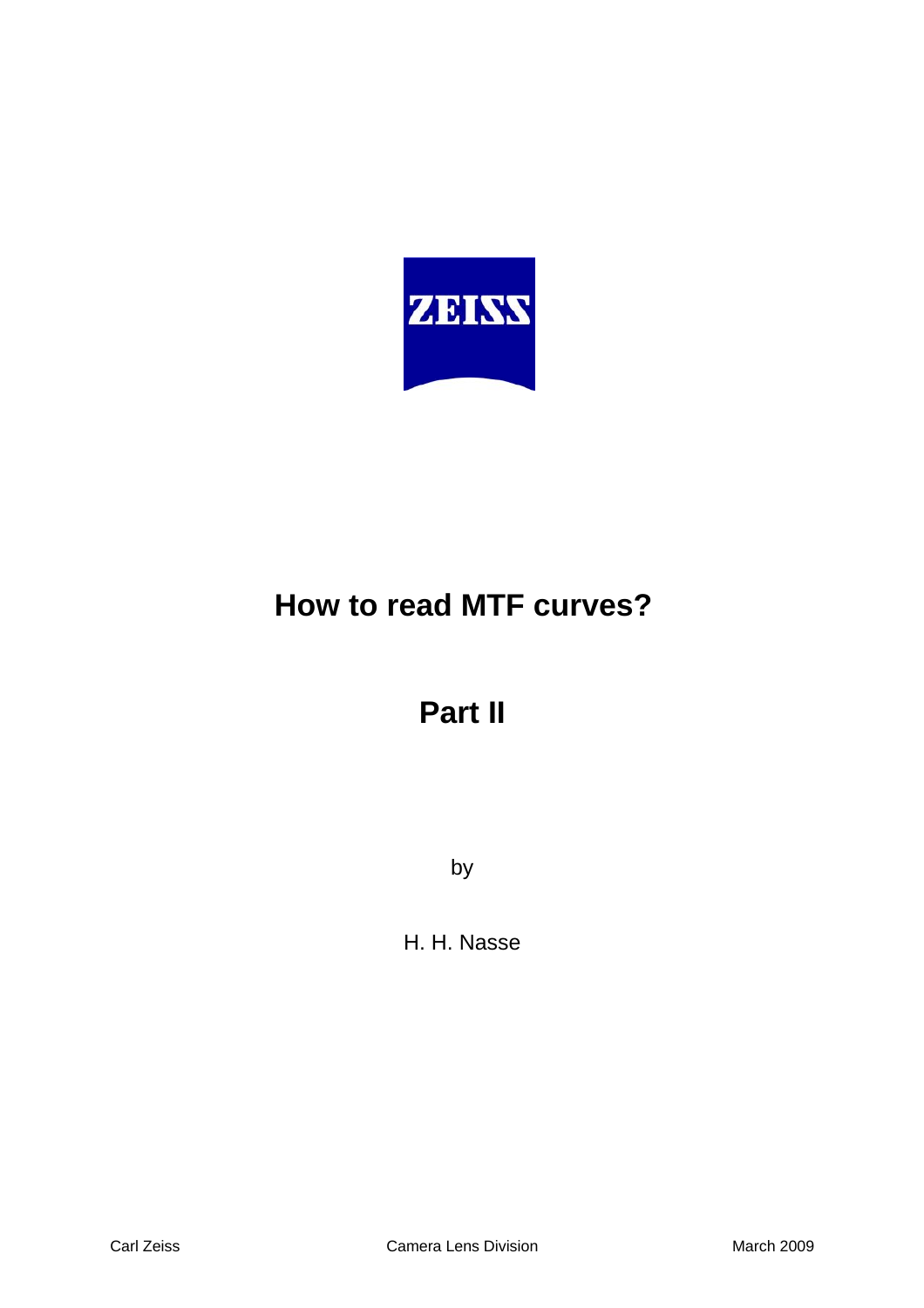# **Preface to Part II**

In response to the publication of the first part in our *Camera Lens News*, we received praise from many readers. We are very grateful to our readers. It shows us that many technically-inclined photographers appreciate a more detailed explanation of this world of numbers.

But we also received some cautious criticism since the subject matter was not really easy. We are fully aware of this fact but wanted to avoid over-simplification to the benefit of readers who already know quite a bit about this subject matter.

The pictures may have been missing and it is the pictures that are what really matters here. We would like to make up for this in this second part. It includes a comprehensive catalogue of MTF curves and you can also view the corresponding images after downloading them from our server for viewing on your computer. By comparing the curves and corresponding images you will intuitively learn about the significance of the various curves and numbers. And you will also learn which meaning they do not have.

This knowledge will then be applied to a very hot topic of debate: are today's lenses good enough for sensors with 24 million pixels? We are sure there is ample material for a discussion here.

The second part concludes with two pages of information on history and measuring technology. Considering the limited scope of this publication, this has to be incomplete but the rationale here is to provide the interested reader with keywords for further inquiries.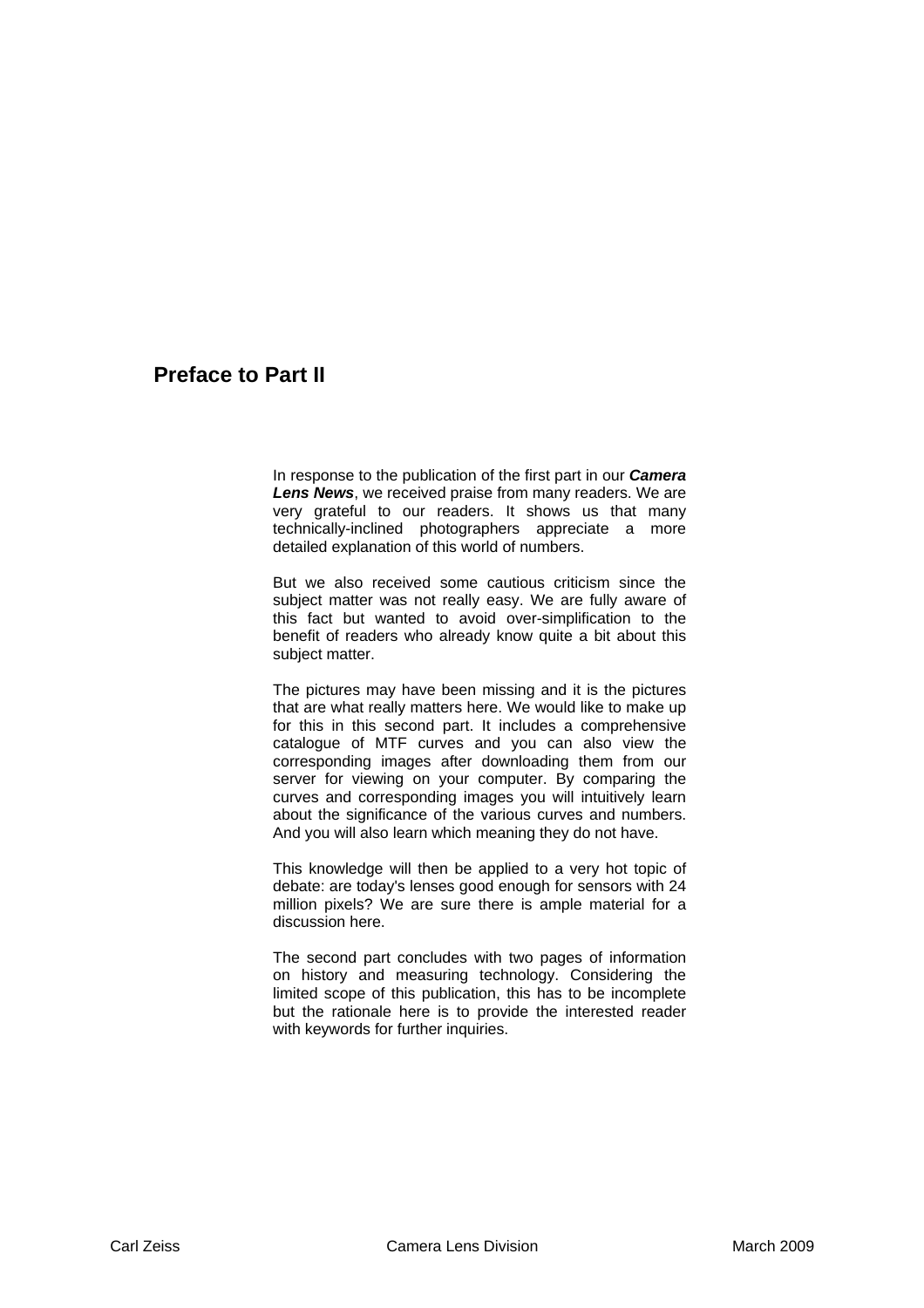# **How do we see MTF curves in images?**

In the first part of this article, we attempted to answer a question that was presented as the title of this paper "*How to read MTF curves?"*

We have seen the correlation between the shape of the point images as determined by the aberrations and diffraction on the one hand and modulation transfer on the other. We have encountered the various graphical depictions of the MTF: as a function of the spatial frequency, of the image height or of the focusing. We showed you four different basic types of transfer functions in the chapter on *Edge definition and image contrast* (part I, p. 13-15).

Basically, we have learned the alphabet needed to be able to read MTF curves but all this was a bit theoretical considering that images are what really matters.

For this reason, we would like to re-word the title: *How do we see MTF curves in images?* 

To address this question, we will look at three different motifs each of which were imaged using twelve different transfer functions. Obviously, these images must be available at sufficiently high resolution which is why they are not included in this text but rather are available for your use as *download files* on our server. The present text file includes the MTF curves relating to the images as well as additional explanations.

The images are details of approx. 5 x 7.5 mm from the full format of a miniature camera. Taken with a digital 12 MP camera (4256x2832 pixels), the details used are 600x900 or 300x450 pixels in size and therefore reflect approx. 4 % or 1 %, respectively, of the total image area.



*Details from miniature format (24x36 mm)* 

The twelve different results of each image detail have been combined into a new image producing a kind of chessboard showing the twelve different transfer functions:



This mosaic made up of three lines and four columns is an image file. When you view this file with a suitable program (e.g. Photoshop), let us compare three partial images with each other in each case. Their position is color-labeled in a type of map of the mosaic.

The colors (red, blue and black) correspond to the colors used for the curves in the diagram depicting the corresponding transfer function.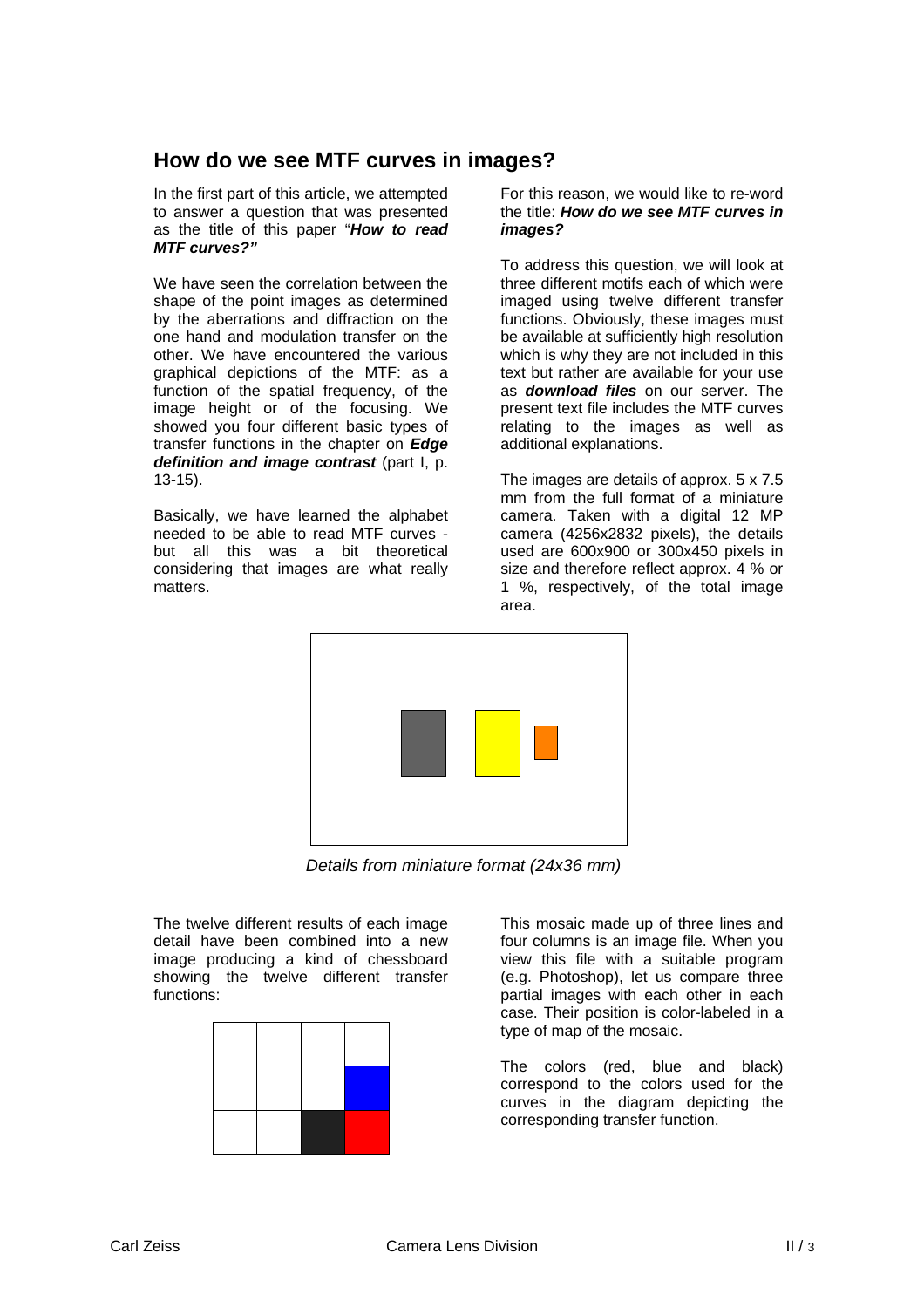Since the images show only a small part of the full miniature camera format, the MTF curves are plotted over the spatial frequency. After all, we are not interested in the spatial changes in the field of view of the lens at this time.

MTF data for the whole field size of lenses are best plotted over the image height - one curve for each important spatial frequency.

The correlation between these two types of plots is illustrated again by the following example:



*Correlation of MTF curves plotted over the spatial frequency versus over the image height* 

The MTF curves, whose meaning is to be illustrated by means of the images, have been calculated from *digital image files*. For this reason, two images each were recorded for each lens and camera setting: one specific test object for measuring the transfer function and then the motif for our eyes, both taken at an identical distance from the camera.

The MTF curves obtained by this means are *system curves*. They therefore depend not only on the properties of the lens but also on the features of the digital camera.

The number and size of the sensor pixels, the design of the low-pass filter, the spectral sensitivity, the algorithms used for conversion of the Bayer matrix data, the degree of subsequent sharpening to compensate for the low-pass filter - all these factors have an impact on the modulation transfer function that is found on the memory card.

Obviously, MTF curves for the same lens measured as described can look different if the lens is used on different cameras.

If, for example, a miniature camera and an APS-C format camera have the same number of pixels, their low-pass filters differ because the APS camera has a smaller sensor area and therefore a higher *Nyquist frequency* because the pixel size and pixel pitch is smaller.

A comparison of the MTF curves plotted over the spatial frequency in Lp/mm as calculated from the file leads to the confusing observation that the lens appears to be much better on the APS camera. However, it's a misconception caused by the properties of the camera.

If the intention is to test lenses by this method, only results taken with the same camera should be compared in order to avoid confusion. The method has some other disadvantages which I will discuss later.

But the advantage of the procedure is that it allows both the fixed and the variable properties of the camera, even the influence of later image processing on the computer, to be captured by a measurement.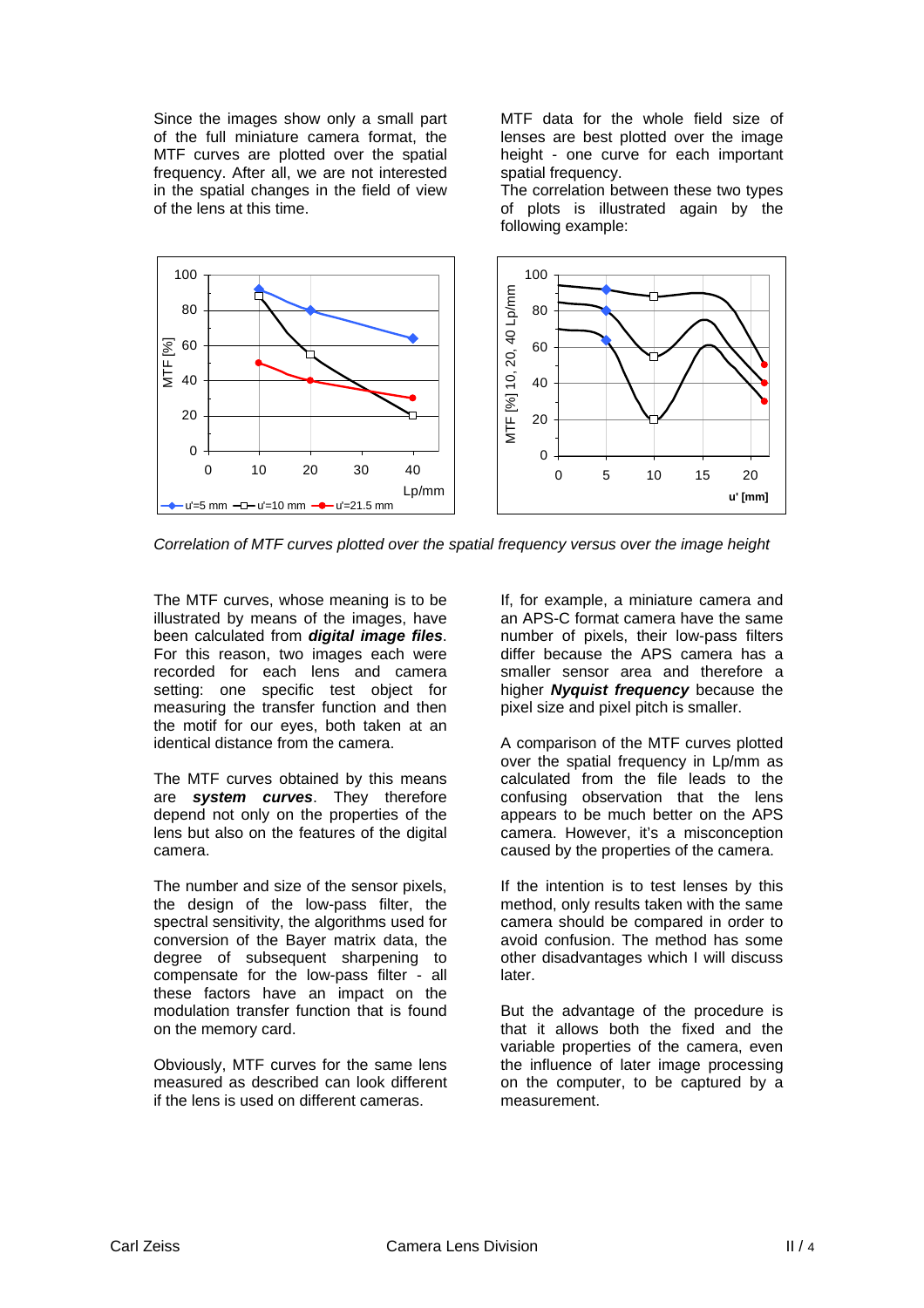

*These two diagrams compare optical MTF measurement and system MTF measurement from the image file. The same lens was used on two different cameras. The black curve shows the result of the optical measurement; plotted over the spatial frequency in Lp/mm (blue scale, top), the values of the two cases are identical - there is no way it can be different.* 

*The red curve was calculated from the image file. It shows more bulging for the APS camera in its middle part as this is where a higher sharpening was selected than on the full-format camera. The resolution limit on the two cameras is approximately equal if one looks at the lower axis where the spatial frequency is related to the image height. Obviously this is a consequence of the number of pixels being equal.* 

*However, looking at the upper axis, where the spatial frequency is related to the absolute distance of one millimeter, the resolution of the APS camera is higher. It*  has the higher Nyquist frequency of approx. 90 Lp/mm (broken line). Here, the *optical and the digital curve show clear differences: the resolution of the digital camera is limited by the number of pixels and the low-pass filter - rather than by the lens.*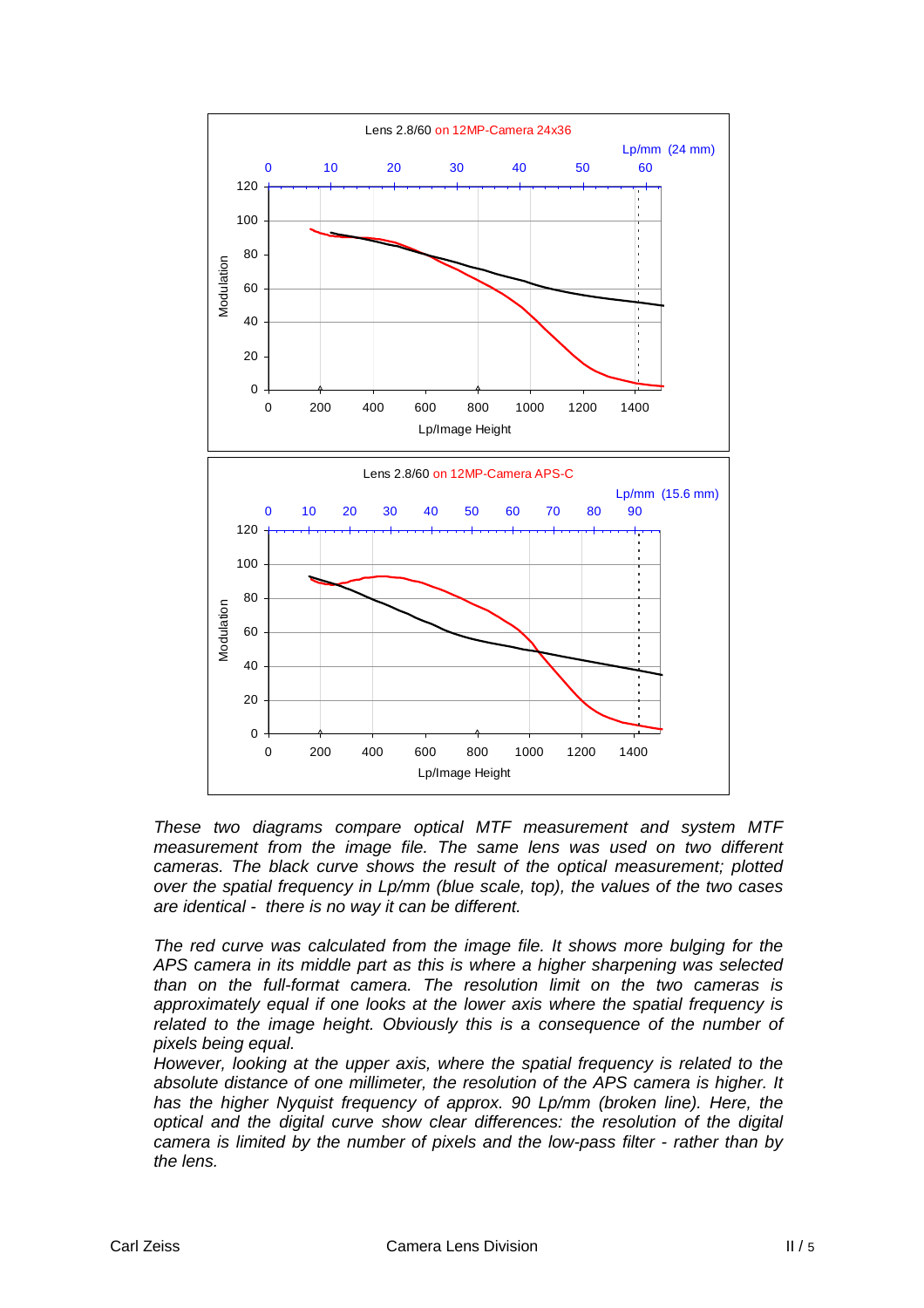# **Viewing conditions**

Most likely you are viewing the images provided as examples on a computer monitor. This gives us reason to look a little more closely at how the monitor properties may influence our perception of the images.

#### **Image size**

The 12MP digital camera used here has a Nyquist frequency of approx. 1400 line pairs per image height (image height being the short side of the 24x36 format; think of a picture in landscape format). It takes at least two pixels to display a line pair made up of a bright and a dark line. The camera has exactly **2832 pixels (2x1416)** on 24 mm of image height.

The monitor would have to have at least as many pixels to be able to display this image information free of losses. However we will usually have to be satisfied with a lesser monitor performance, e.g. **1600 x 1200** pixels. The monitor can therefore only display parts of the full image without losses.

If one runs Photoshop on a monitor with 1200 pixels in the vertical direction, some of these pixels are taken up by the menu bars and the net number of pixels seen is, for example, only 1036 pixels.

In the **100% view**, in which each pixel of the data file is represented by a monitor pixel, only approx. one third of the image with a height of 2832 pixels is seen, which corresponds to approx. **13%** of the area of the image.

If the monitor diagonal is for example 21"  $= 54$  cm, the size of the whole camera image in the 100% view is **76 x 114 cm**.

Even if our demonstration images are smaller in absolute units (in order not to let the file sizes grow towards infinity!) you should always be aware that you are looking at parts of a poster-sized image.

# **Viewing distance**

If the monitor has 1200 pixels distributed over an image height of 32.4 cm, it has 3.7 pixels per millimeter. Thus the resolution of the monitor screen is approx. **2 Lp/mm**.

In the (nearly) loss-free 100% view, this also corresponds to the camera sensor performance: the image with a height of 76 cm is magnified **31-fold** as compared to the camera image with a height of 24 mm. The sensor's resolution limit (Nyquist) that is determined by the number of pixels is just less than **60 Lp/mm**.

Magnified 31-fold, this also corresponds to approx. 2 Lp/mm.

Viewing the image on the monitor from a distance of **50 cm**, the maximum resolving power of the eye at this distance is approx. **4 Lp/mm**. In simple terms, this is about twice as good as the monitor image.

For this reason, images in 100% view will never appear perfectly sharp to our eye. Both the performance limits of the monitor and the giant magnification of the image for the small viewing distance give rise to a certain degree of softness of the image.

Viewing a 100% view from a distance of 50 cm is a very critical view of the image. For a more realistic assessment, the viewed distance can be doubled, for instance.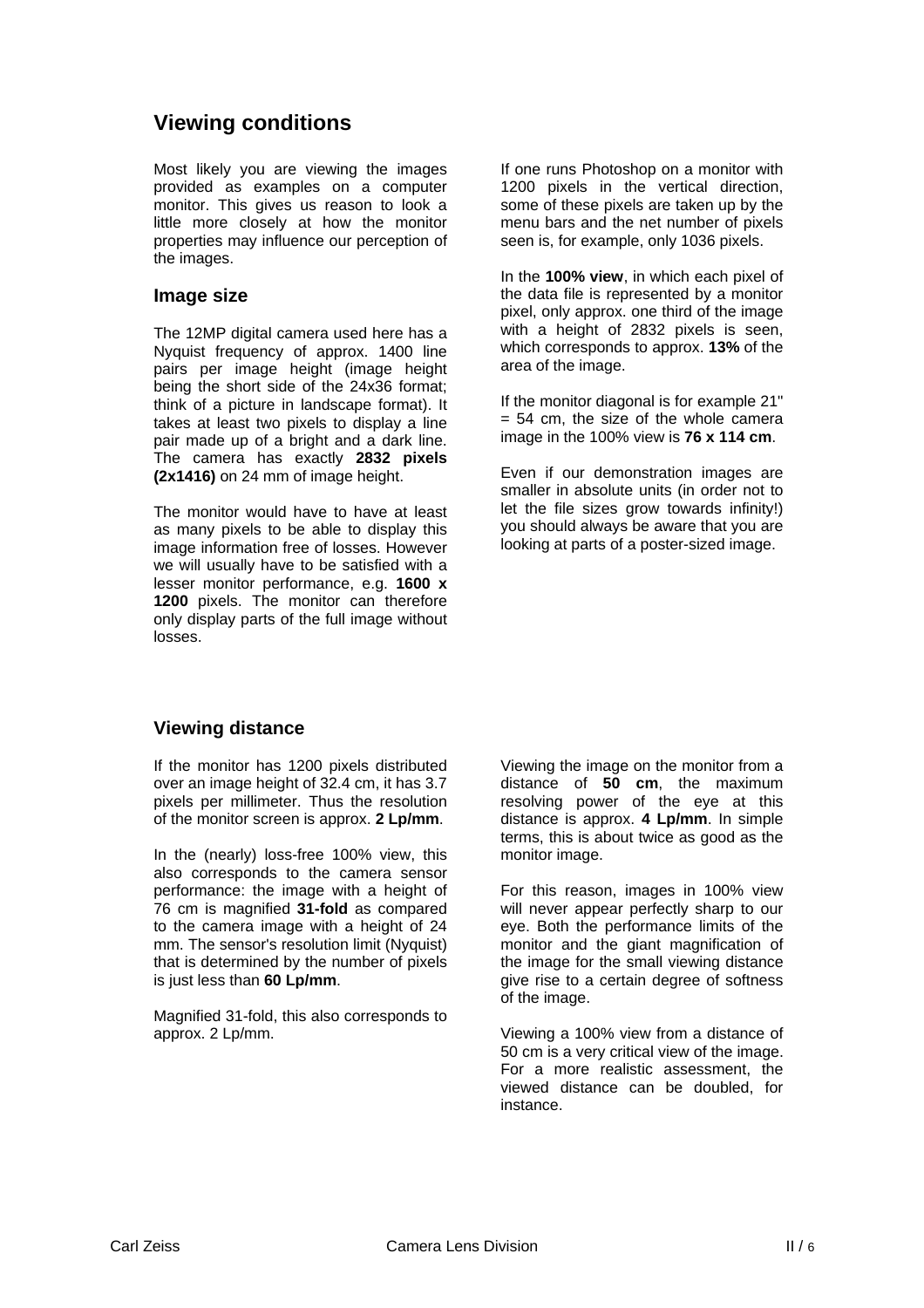# **Sample images**

The explanations and MTF measuring data provided in the following relate to the following image files:

| image_01 | file size 4.8 MB |
|----------|------------------|
| image 02 | file size 3.7 MB |
| image_03 | file size 0.8 MB |

Each of these three files contains twelve partial images; the partial images at the same position in the "chessboard pattern" have the same modulation transfer.

Now let's compare three (usually neighboring) images with each other in each case. A small "map" shows you where these images are located and which MTF curve was measured in the respective image.

The curves show the modulation transfer over the spatial frequency - in units of line pairs per image height on the bottom and in Lp/mm on the top, valid for a **24x36** miniature camera. The colors of the lines match the markings in the "map".

Derived from the area under the modulation transfer curve, the value of the *subjective quality factor, SQF*, is shown in the image legend as a number.

(Explanation follows on the next pages)

#### **Comparison 1**





*Decreasing quite evenly from 100 to 20%, the blue curve for the partial image on the top left is representative of acceptable image sharpness, in particular for moderate image magnification: this is typical for the digital camera with its sharpening facility by image processing turned off. In an analogue image on film, the values would correspond approximately to the situation at the border of the depth of field. Showing a more rapid decrease, the red and black curves belong to images that are definitely blurred at least in the 100% view.*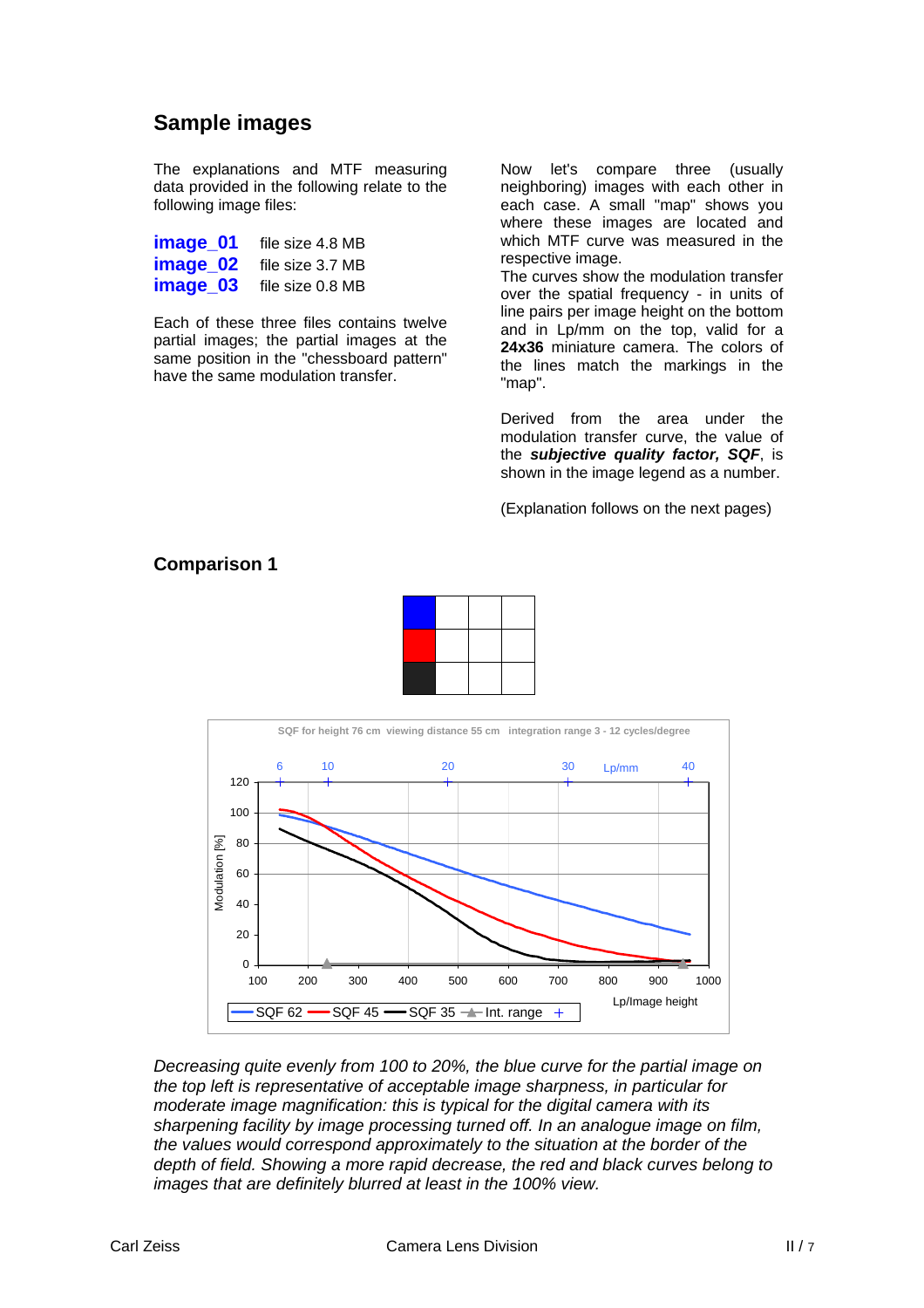# **SQF (Subjective Quality Factor)**

If you view all 3x12 samples and also vary the distance to the monitor in the process, let's say between 0.5 and 2 m, you will have a surprising experience: it is certainly not so easy to say which image is the best or which images are good enough.

It is more than likely that your judgment will vary depending on the motif viewed and particularly depending on the viewing distance.

The absolute MTF values alone are therefore not a sufficient criterion for predicting the subjectively perceived image quality. The curves must be assessed appropriately and the viewing conditions in each case must be taken into account.

It has been shown in many experiments with test subjects and many different images that there is a fairly useful correlation between the subjective quality assessment and the area under the MTF curve.

The quality parameter, **SQF** (*Granger & Cupery, 1972*), calculates the area under an MTF curve, whereby the spatial frequency is on a logarithmic scale.

The spatial frequency range for calculation of the area depends on the size and distance of the image viewed. It is defined such that the eye sees these spatial frequencies under **3 to 12 Lp/degree** (line pairs per degree of viewing angle). This range for calculation of the area is indicated in the diagrams by the grey triangular markers.

Unfortunately, we just had to confuse the reader by introducing a third unit for the spatial frequency. But the unit of Lp/degree makes sense in so far as subjective perception is concerned because a pattern of stripes with a certain frequency expressed in Lp/mm is viewed very differently depending on distance.

The resolution limit of the eye is approx. 40 Lp/degree - this corresponds to approx. 9 Lp/mm at a distance of 25 cm from the eye or 1 Lp/mm at a distance of approx. 2 m - you can try this with an ordinary ruler.



*An MTF curve plotted over the spatial frequency log scale (identical spatial frequency ratios have the same distance; the distance from 100 to 200 Lp/image height is equal to the distance from 200 to 400 Lp/image height). Selecting the log scale gives greater weight to the lower spatial frequencies. The area under the curve bordered by the blue lines corresponds to the quality parameter, SQF.*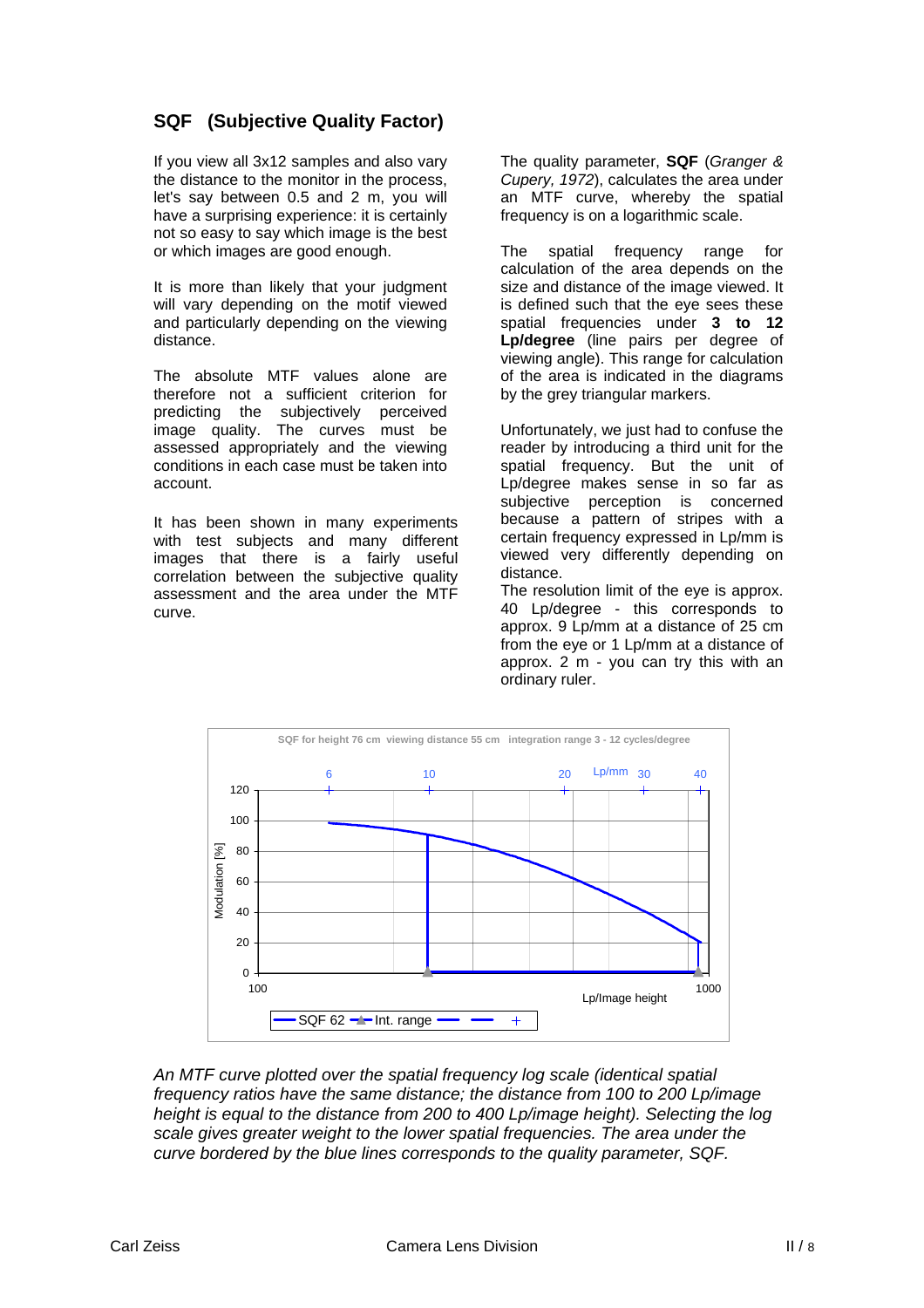*If one increases the viewing distance, the range for calculation of the area shifts towards lower spatial frequencies on the left which increases the SQF parameter.* 

*This comes across clearly by comparing it to viewing a newspaper image: seen from a larger distance, its limited detail resolution is less important and the raster structure is no longer recognizable.* 



*This shows the same transfer function as on the preceding page but is now viewed from a larger distance. This shifts the area bordered by the blue lines towards lower spatial frequencies and the SQF parameter increases from 62 to 82.* 



*A relatively minor modulation transfer at low spatial frequencies has a large impact on the SQF parameter; it is clearly smaller although the high spatial frequencies are imaged at higher contrast than in the preceding example.*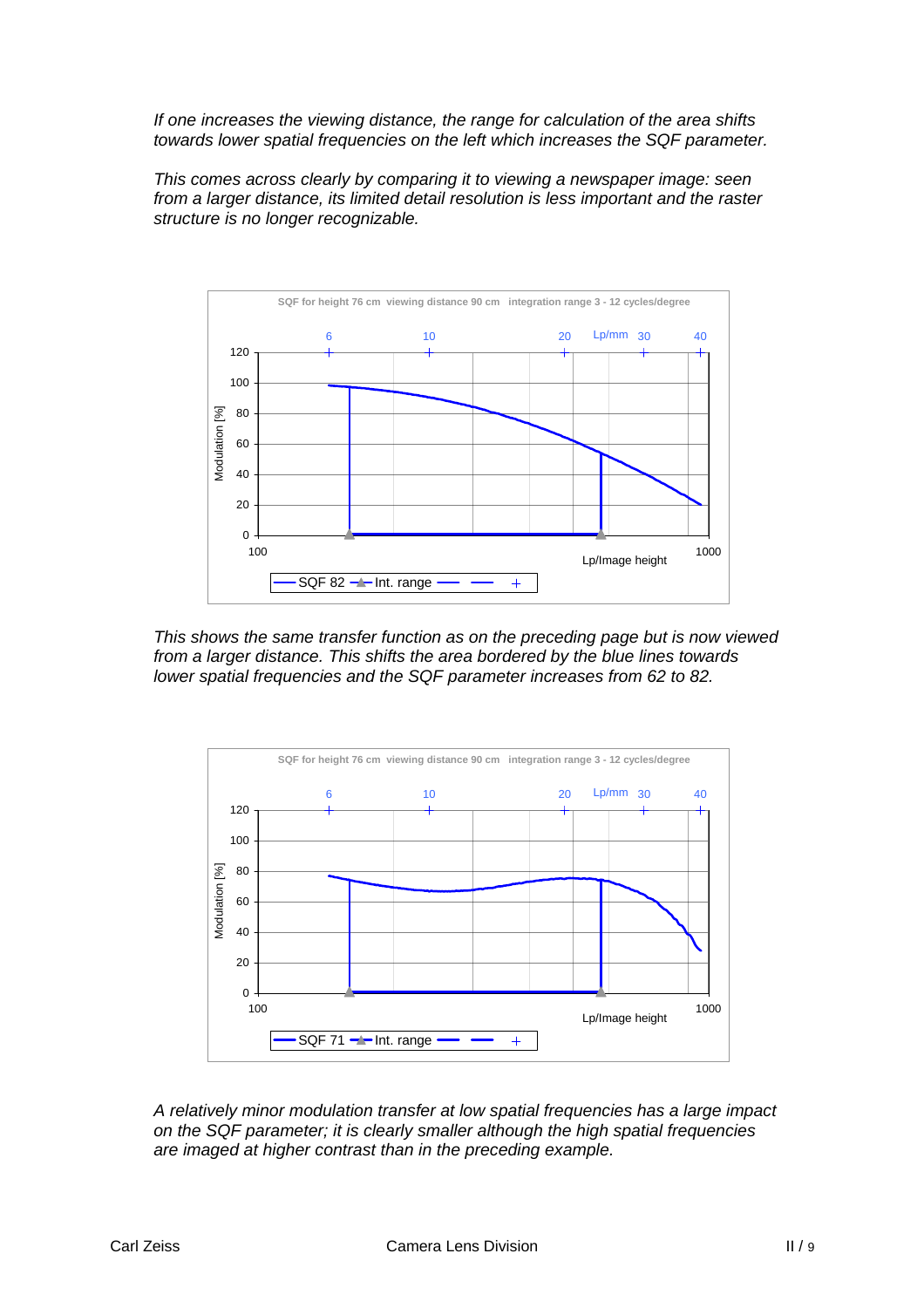## **Table SQF – Spatial frequencies:**

| 3 - 12 Lp/degree :           |                          |                     |           |           |             |             |             |
|------------------------------|--------------------------|---------------------|-----------|-----------|-------------|-------------|-------------|
| <b>Distance</b><br>/Diagonal | Short side<br>image size | Viewing<br>distance | APS-C     | 24x36     | 4.5x6       | 6x7         | 9x12        |
|                              | [cm]                     | [cm]                | Lp/mm     | Lp/mm     | Lp/mm       | Lp/mm       | Lp/mm       |
|                              |                          |                     |           |           |             |             |             |
| 0.3                          | 50                       | 27                  | $20 - 80$ | $13 - 53$ | $8 - 30$    | $6 - 23$    | $4 - 14$    |
| 0.4                          | 75                       | 54                  | $15 - 60$ | $10 - 40$ | $6 - 23$    | $4 - 17$    | $3 - 11$    |
| 0.5                          | 30                       | 27                  | $12 - 48$ | $8 - 32$  | $5 - 18$    | $3 - 14$    | $2 - 8$     |
| 0.7                          | 20                       | 25                  | $9 - 34$  | $6 - 23$  | $3 - 13$    | $2.4 - 10$  | $1.5 - 6$   |
| 1                            | 30                       | 54                  | $6 - 24$  | $4 - 16$  | $2.3 - 9$   | $1.7 - 7$   | $1 - 4$     |
| 1.4                          | 10                       | 25                  | $4 - 17$  | $3 - 11$  | $1.6 - 6.5$ | $1.2 - 5$   | $0.8 - 3$   |
| $\mathbf{2}$                 | 100                      | 361                 | $3 - 12$  | $2 - 8$   | $1.1 - 5$   | $0.9 - 3.4$ | $0.5 - 2.1$ |

*This table shows the spatial frequencies in units of Lp/mm that correspond to the viewing angle-related range of 3-12 Lp/degree that is taken into account in the calculation of the SQF. Obviously these spatial frequencies depend on the size of the sensor and viewed image as well as on the viewing distance.* 

*The last two parameters can be combined by specifying the viewing distance relative to the image diagonal. This important value is shown on the far left in the first column. Next to it, in the second and third columns, examples of image sizes and distances are given: the grey background indicates the viewing of a 12 MP image in 100% view on a 21" monitor as presumed in the SQF data of the image comparisons, whereas a postcard image is shown in the next to last line and a projection image viewed from projector distance (24x36 slide projector f = 90mm) is shown in the last line.* 

*The columns on the right indicate the spatial frequencies ranges that are relevant for the SQF for five different sensor formats. The maximum resolution power of the eye is approx. 3 times larger than the upper value of each range. (numbers rounded)*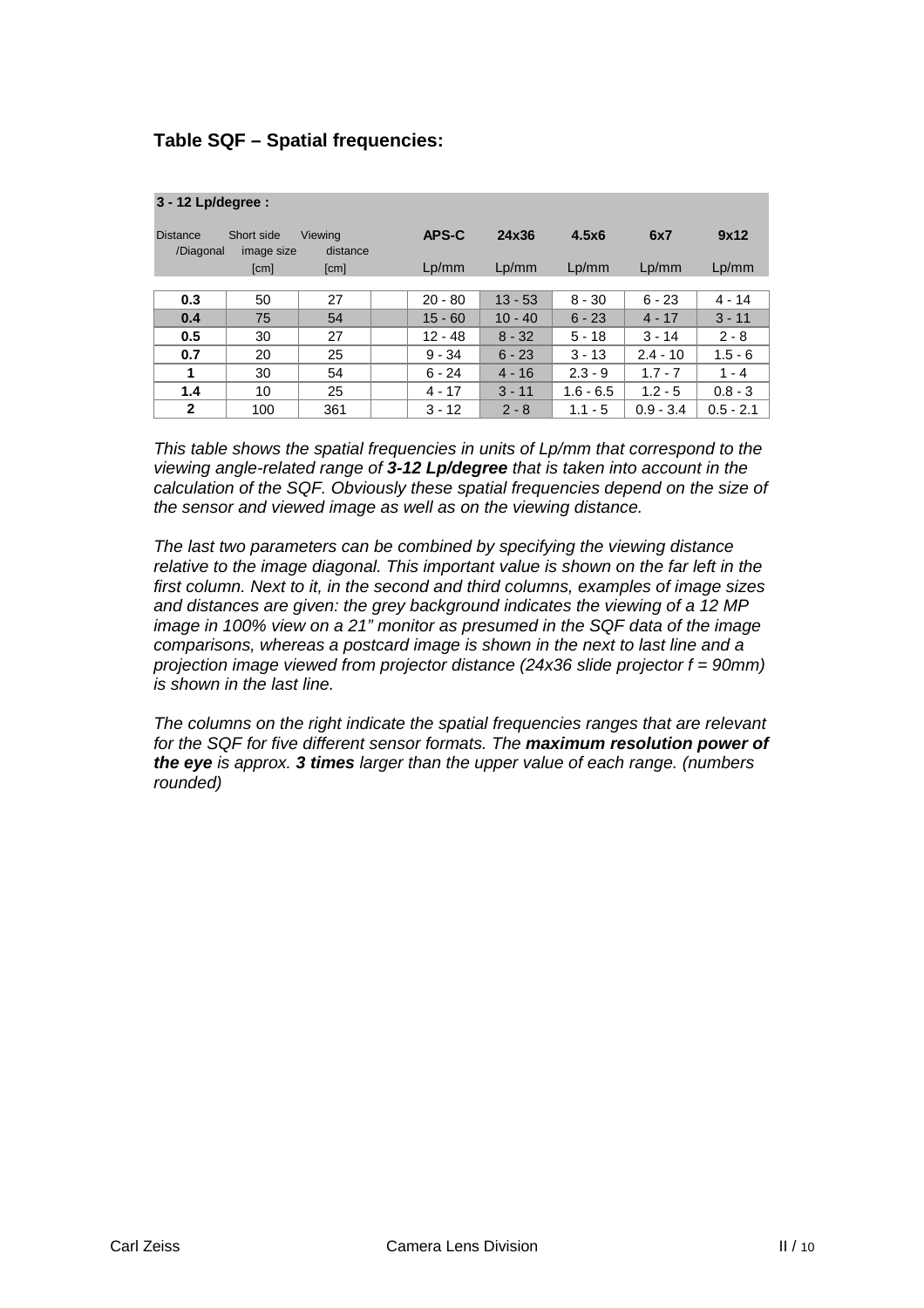



*Examples of images that are "poor" in one way or another: fuzzy, but rich in contrast or quite sharp (in places) but poor in contrast.* 

The images in the blue versus the black field have absolutely identical MTF curves and still look different on inspection! How can this be? Well, in the image in the blue field, the gradation was made steeper in the subsequent processing. This renders the image richer in contrast - but it has no impact on the MTF values since these refer to the contrast at a very low spatial frequency. The contrast at a spatial frequency of zero is always set equal to 100%.

Therefore the MTF curve describes the change relative to this reference value; it does not measure the absolute image contrast. For the same reason, the MTF does not take into account any deterioration of the contrast due to stray light. Gradation and color saturation influence subjective perception as well.

It is self-evident that a steeper gradation is no cure-all to compensate for shortcomings in contrast transfer, since the steeper gradation simultaneously reduces the overall brightness range that can be imaged. If a motif includes very large differences in brightness, e.g. due to differences in illumination (sun and shade), this trick cannot be used.

Compared to the red curve, the blue and the black curves are very flat and are characterized by very low values at low spatial frequencies.

This type of curve is characteristic of a rather unimpressive image with conspicuous bleeding at high-contrast contours. This is particularly evident at the highlights on the shiny chrome parts of the camera. Dark details in bright surroundings are significantly brightened. Contour definition is surprisingly good, the legibility of the writing is clearly better than in the red example.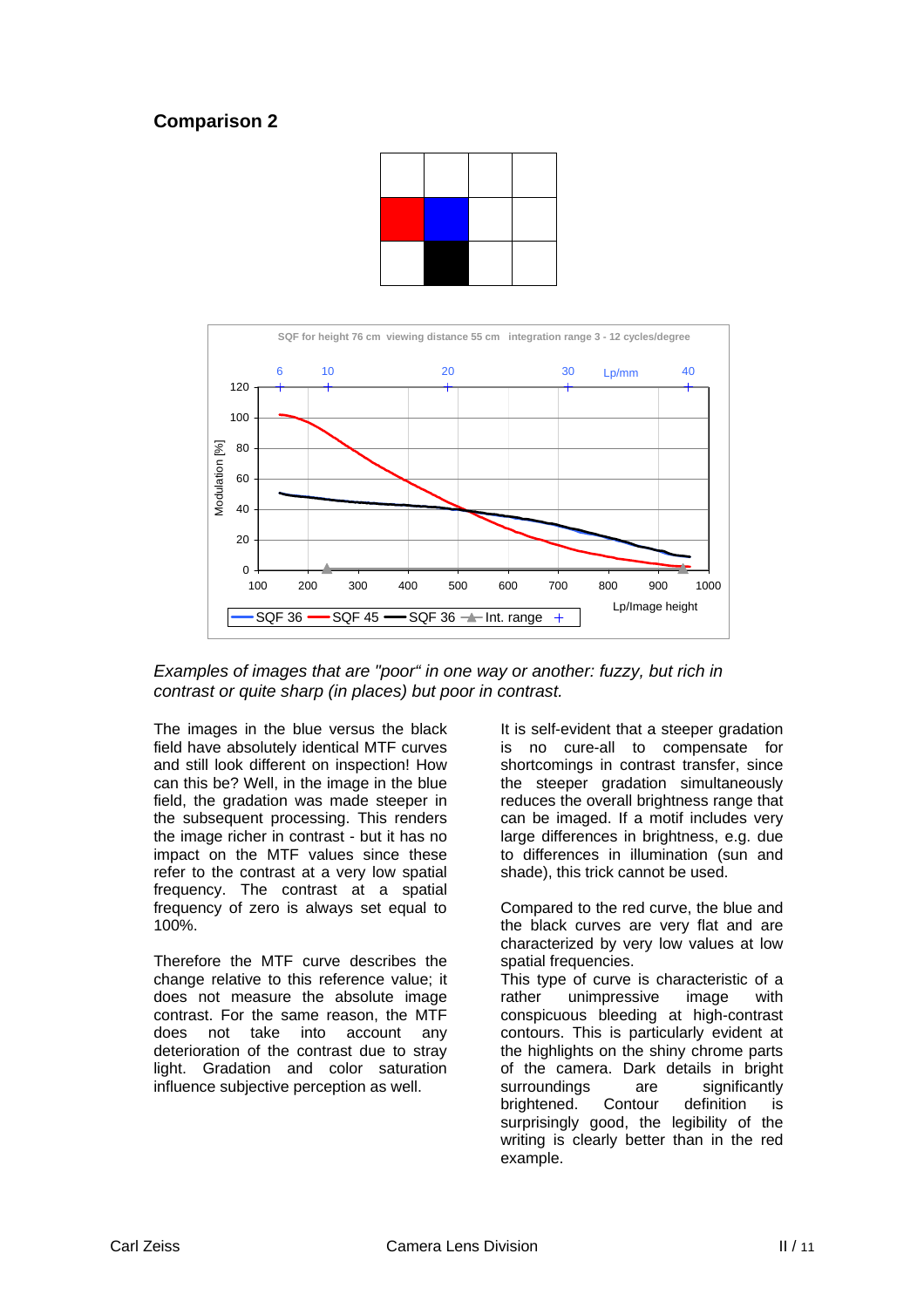We see here images whose transfer functions are unfavorable in one way or another. A curve that decreases quickly from high values at low spatial frequencies represents an image with poor contour definition. However, this shortcoming is hardly noticeable when the image is very small or when it is viewed from a very large distance.

On the other hand a flat MTF curve is representative of good contour definition. However, if it has relatively small values everywhere, and in particular at low frequencies, it shows us that the point image consists of a slim core and a relatively extended halo around this core (see part I, p.15). The image is then faint, like being covered by a kind of veil and there are bleeding effects at high-contrast contours. This shortcoming is visible even at very small image sizes.

The three examples have been photographed such that the typical effects become clearly visible. However, this difference in image character is present in many lenses, though less pronounced, even at the same place in the image:

All lenses with incompletely corrected spherical aberration have a different type of blur before and behind the focal plane, in particular in its close vicinity, and this includes all camera lenses with a large aperture.

Lenses with spherical under-correction, which is felt to be more pleasant, have a flat MTF curve in the background and a steeper MTF curve in the foreground. This is evident from the following focus MTF curve of the Planar 1.4/85 ZA:



*Slanted focus MTF curve of a spherically under-corrected lens. The values for positive defocusing describe the imaging of objects behind the focal plane. The values for negative defocusing apply to the foreground.* 

*This can be illustrated by the focus series of a catalogue image of the first Zeiss Planar made in 1897: left foreground, middle best focus, right background. With equal defocusing, the contour definition is better in the background. You can also see the secondary spectrum, the reddish colors in the foreground and the greenish colors in the background caused by the longitudinal chromatic aberration.* 

In this context, please load

**image 04** file size 1.3 MB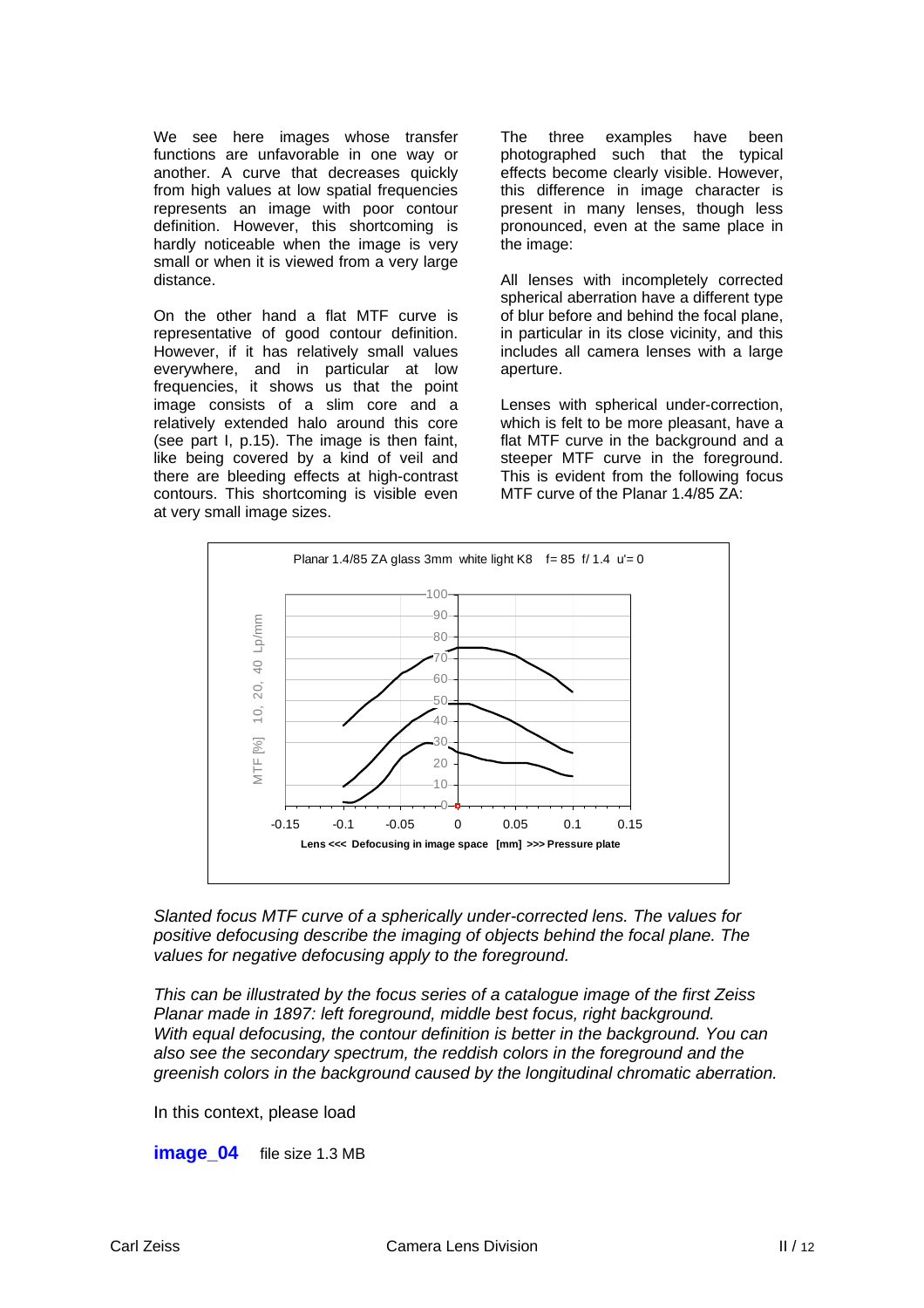



*Three transfer functions with identical MTF50 value and identical resolution* 

This group of images and MTF curves shows us that all attempts to describe image quality with simple numbers have their limits and must be interpreted with caution:

The **MTF50** parameter is often used as a measure of image sharpness; the MTF50 is the spatial frequency at which the contrast transfer is 50%. The MTF50 values are between 760 and 800 Lp/image height in the three curves shown, meaning that they are close to identical but as you can see in the images the sharpness is by no means identical.

If we define the *resolution* power such that there is just less than 10% modulation, this number should be equal in the three images. However, on close inspection the impression of image sharpness appears to be poorest in the red picture. Why is this the case?

For most image contents the subjective impression of sharpness depends on the *contour definition*. The contour definition is high when the curves are flat. The red curve, though, shows the largest change in the important range of spatial frequencies and therefore has the lowest contour definition. Only if the more sloping curve would be shifted to the right, the corresponding image would look sharper.

The **SQF** quality parameter is largest in the red curve. This quality judgement based on the area under the curve is not always consistent with our subjective perception. The simple formula "the higher the better" does not always apply.

In all motifs with many sharp contours you will certainly prefer one of the other two examples. Only the wood structure with its innate softer structures benefits from the high contrast at low spatial frequencies in the red image. And at a very large viewing distance one will probably prefer the red image because of its more brilliant appearance.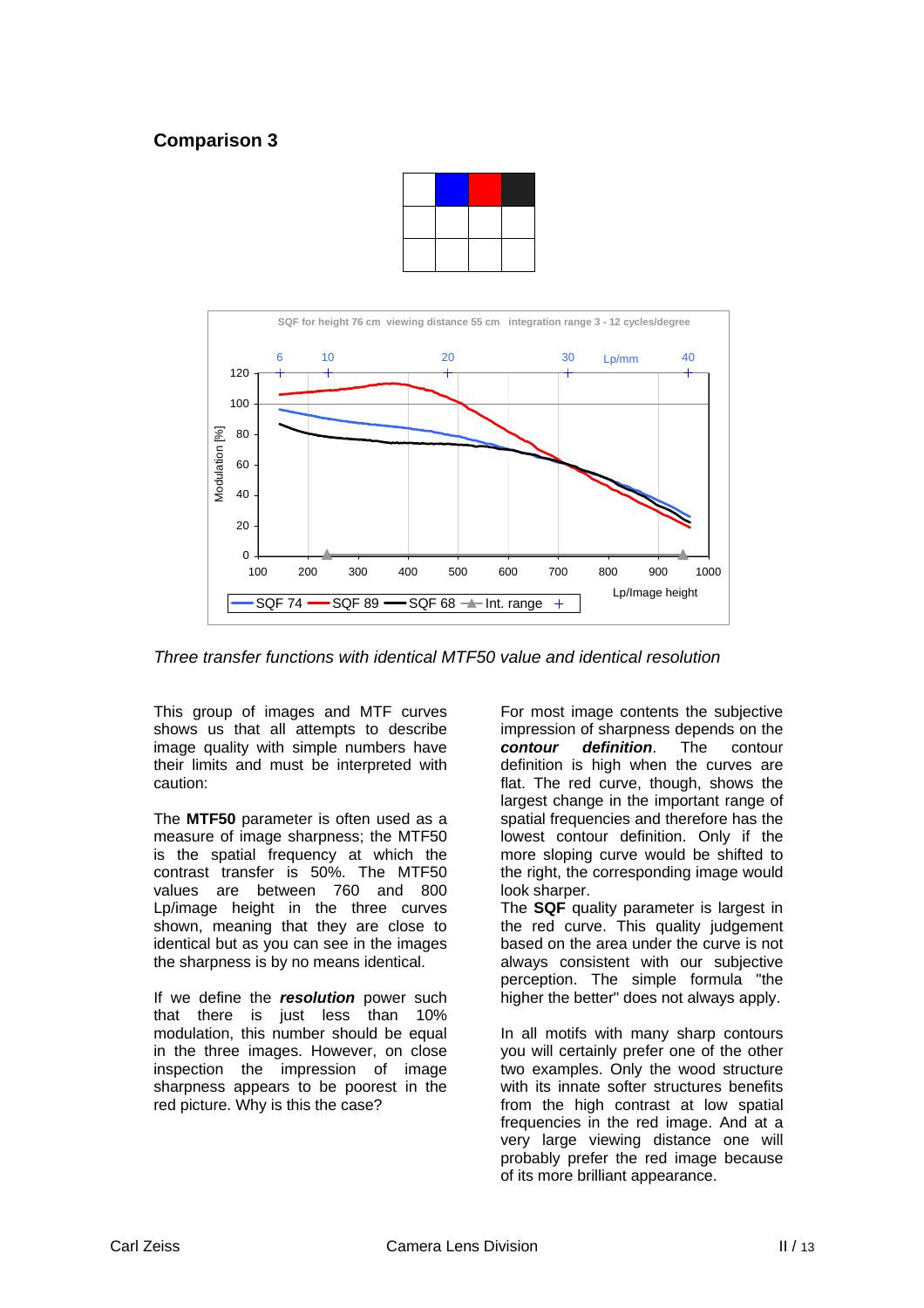The take-home lesson here is not to trust simple numbers too much! Even a relatively soundly based parameter such as the SQF is incapable of describing the nuances of image properties. Basically this is easy to comprehend since the area under two curves can be identical even though the curves may be very different. Only in a statistical context does the SQF show a certain correlation to our subjective assessment, but may still diverge from our perception in individual cases.

In our example the red MTF curve was produced by image processing (blurred masking with a large radius strongly emphasizes low frequencies). This type of sharpening by image processing is unsuitable for large-format images. On the other hand it is often found in compact cameras.

Images of that character look very good from a distance, but break down suddenly if you come closer. Some modern TV-screens deliver their images in a similar way. But this type of transfer function also occurs in a very similar manner if well-corrected lenses are defocused.

Simple numbers and simple assessments of the "the higher, the better" type are often inappropriate in photography. If the photographer has a certain idea for a picture and wishes to use a matching picture language, he or she often needs to disregard all qualityindicating numbers. A classic example is the use of *soft-focus attachments* in *portrait photography* to eliminate undesirable image harshness:



*The Sonnar 4/180 for the 6x6 format is an excellent lens although its sharp and high-contrast imaging is not desirable in all applications. However, if it is combined with a* **Softar***, a halo is added to the point image. This mainly reduces the contrast transfer at all frequencies and good contour definition is retained (flat curve!)* 

Accessories like a Softar can, of course, be possibly supplanted in digital photography by software solutions (pun intended). Just as it is possible to sharpen an image by computing, an image can also be made "softer".

However, not every soft-focus filter has the same properties as a Softar. This is evident from a comparison of the MTF curves of a Softar image and those generated by a Gaussian soft-focus filter: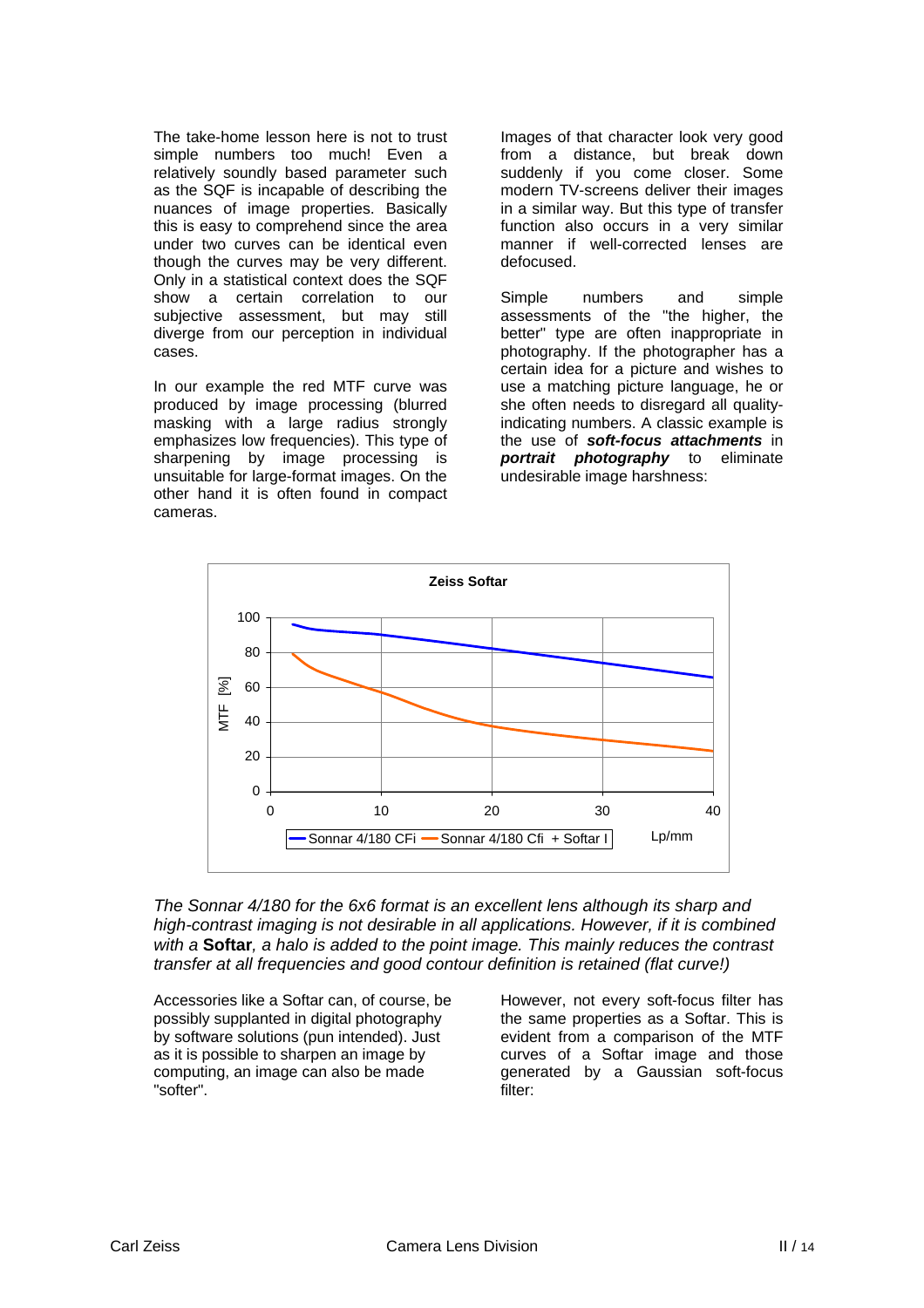

*System MTF curves from digital image files, Macro-Planar 2/100 ZF on a fullformat miniature camera. The two black curves show the modulation transfer with small and medium sharpening parameter for the JPG files generated by the camera.* 

*The blue curves are obtained using a Softar soft-focus attachment on the lens at the same camera settings. As in the optical measurement on the Sonnar 180 shown above, the transfer of contrast decreases clearly at all spatial frequencies. This produces a flat curve at a lower level so that we expect the image to be characterized by the following features: softer impression of the image due to reduced contrast, good contour definition on contours with small contrast range, bleeding on contours that are high in contrast (in a portrait, this is typically the case with hair seen against the light).* 

*The red curves are produced by the Gaussian soft-focus filter with a pixel radius of 1 in Photoshop. It leaves the low spatial frequencies unchanged and reduces the modulation only at high frequencies. As a result we obtain a steeply decreasing curve and the impression of the image is very different from the image produced by Softar, as you can see for yourself:* 



#### **image 05** File size 0.6 MB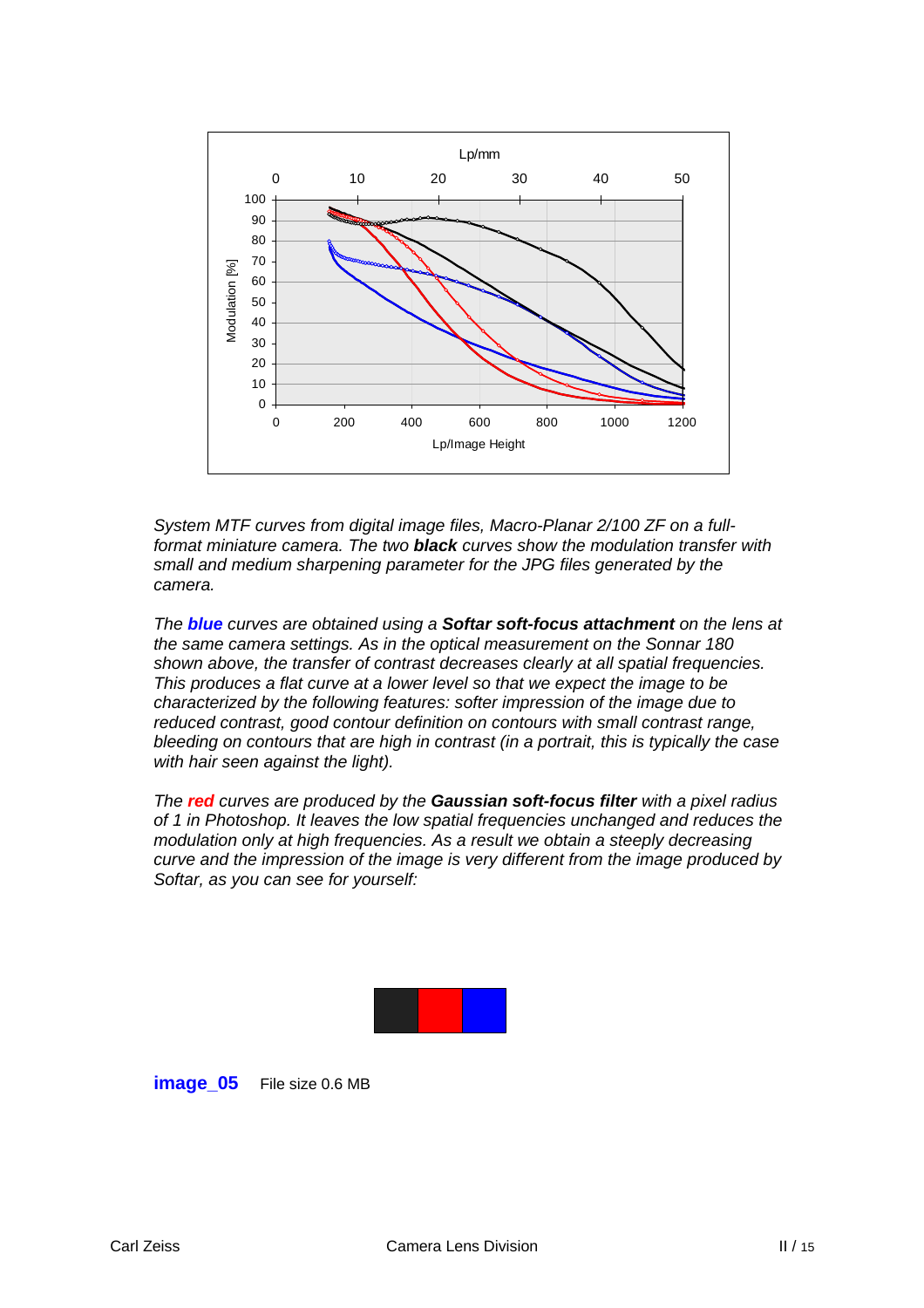



*Three images with relatively small differences but the image with the highest SQF is certainly not the sharpest image.* 

In the preceding example no. 3, it is possible to argue that the image belonging to the red field and the red curve has the lowest values at the highest frequencies measured and might be less sharp because of this.

For this reason, let's compare the image again, this time to the image just below it (blue field) whose MTF values are consistently below the red curve. However, we discover that this image is not less sharp.

The small differences at high frequencies that are present in comparison 3 are therefore meaningless.

Comparison 4 clearly shows that the image belonging to the black field is the sharpest and it will certainly be selected as the best by most viewers although its SQF is slightly smaller than that of the image of the red field.

The black curve is produced by the camera with a good lens and moderate sharpening of the camera's JPG files, i.e. this is a relatively well-balanced imaging overall.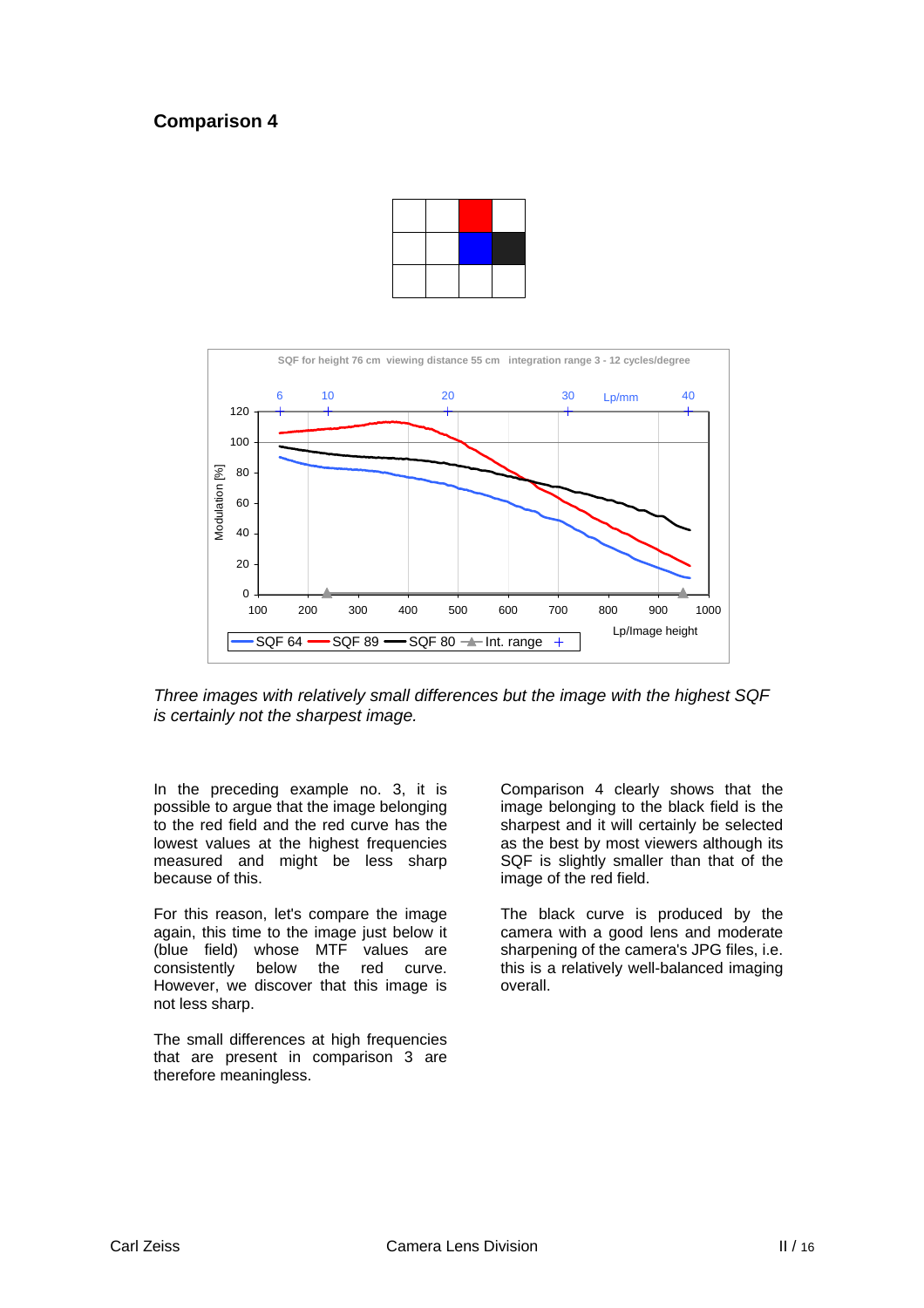



*One example of an image with low contrast and bleeding effects but good contour definition, one example of an image with better contrast but lesser contour definition, and one image in which both properties are good.* 

The blue and black curves are almost parallel to each other and therefore the change of modulation with spatial frequency is almost equal. As a result we can expect the images to have similar contour definition.

However, the image of the black curve shows that it is also important how high in the diagram the flat curve is positioned. Only then is the image free from bleeding in strong light, only then are filigree dark structures in bright surroundings reproduced with dark tones and rich in contrast. This is quite evident on the book spines. And only then are the edges of bright areas cleanly defined.

The red curve is sloping more steeply and therefore the contour definition of the corresponding image is poorer than that of the two other images.

However, if one views these three images from a large distance where only the left part of the curves is effective for the eye and where the red curve is flat, there is little difference between the red and the black image visible to the eye.

However, the special features of the blue image remain visible even at a very large distance from the monitor. Therefore, good values at low spatial frequencies are important even for small images.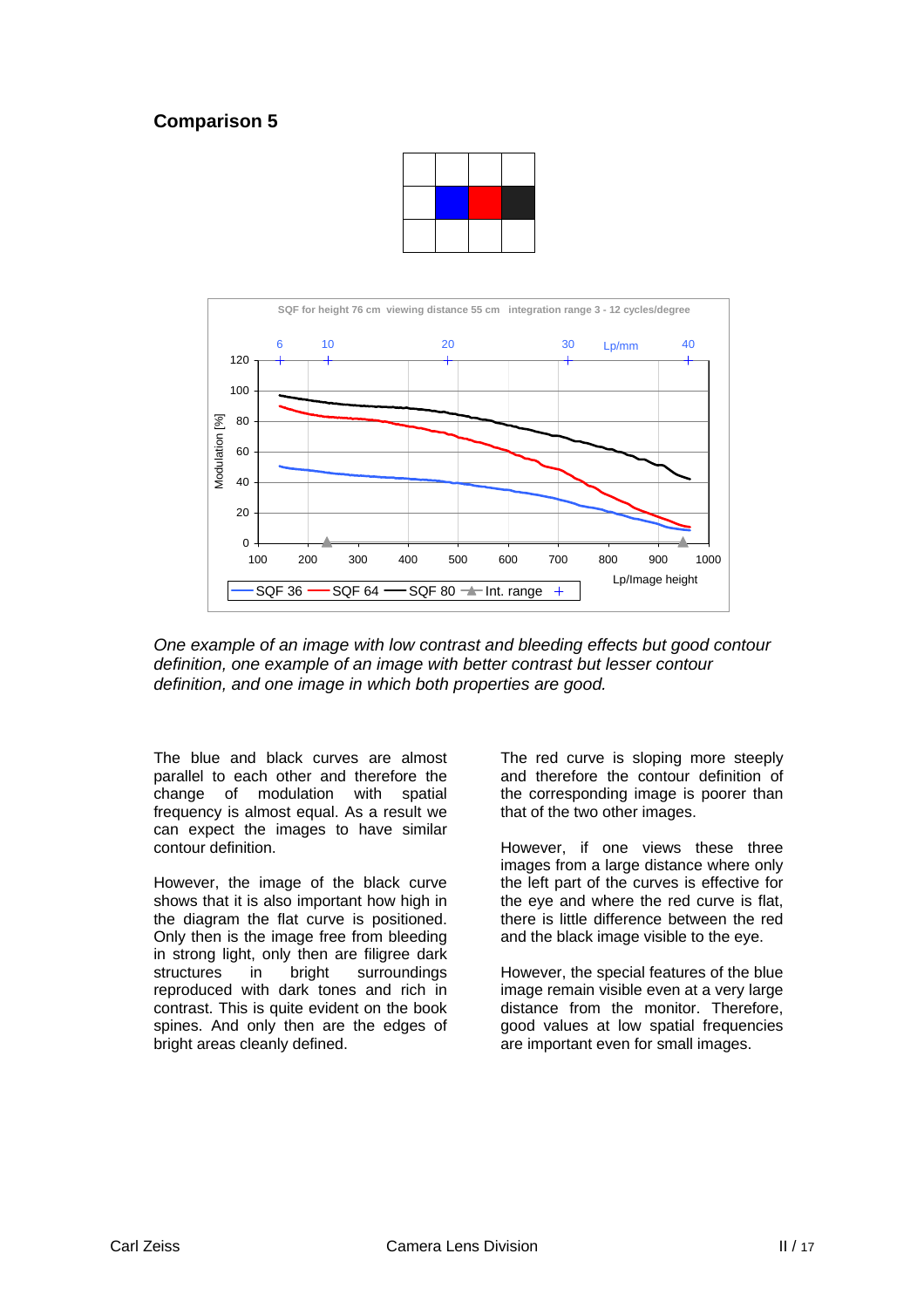



*Two images of very high quality and one with shortcomings* 

We have finally arrived where the top qualities are to be found. The images of the blue and black curves are taken by the camera in medium and high sharpness settings. Both curves are flat and the images convey an impression of excellent sharpness.

This is even more evident in the image of the black curve - just look at the leather texture of the camera. This high modulation may even appear somewhat aggressive for such fine structures. In addition, sharpening activities are clearly evident: dark structures are surrounded by a bright fringe.

The black curve reflects these properties in that it has a hump where the modulation increases from 10 to 20 Lp/mm.

The red curve also has a hump of this type; it is flat in the center and is positioned at a high level. And still we are not quite happy with the image.

We see bleeding on the chrome parts of the camera, the writing on the book spines is low in contrast and some parts appear too smooth.

The red curves indicate this to us by means of its pronounced drop at 10 Lp/mm at which point the modulation decreases below 80% whereas it is relatively high at higher frequencies.

This curious image is produced by the following parameters: a lens with high spherical aberration and therefore a point image with a large halo as well as an increase in contrast in a medium frequency range caused by blurred masking in the subsequent processing. However, the shortcomings of the lens cannot be remedied in the subsequent processing.

In summary, this example shows that small changes at low spatial frequencies can have a much larger impact than small changes at high spatial frequencies.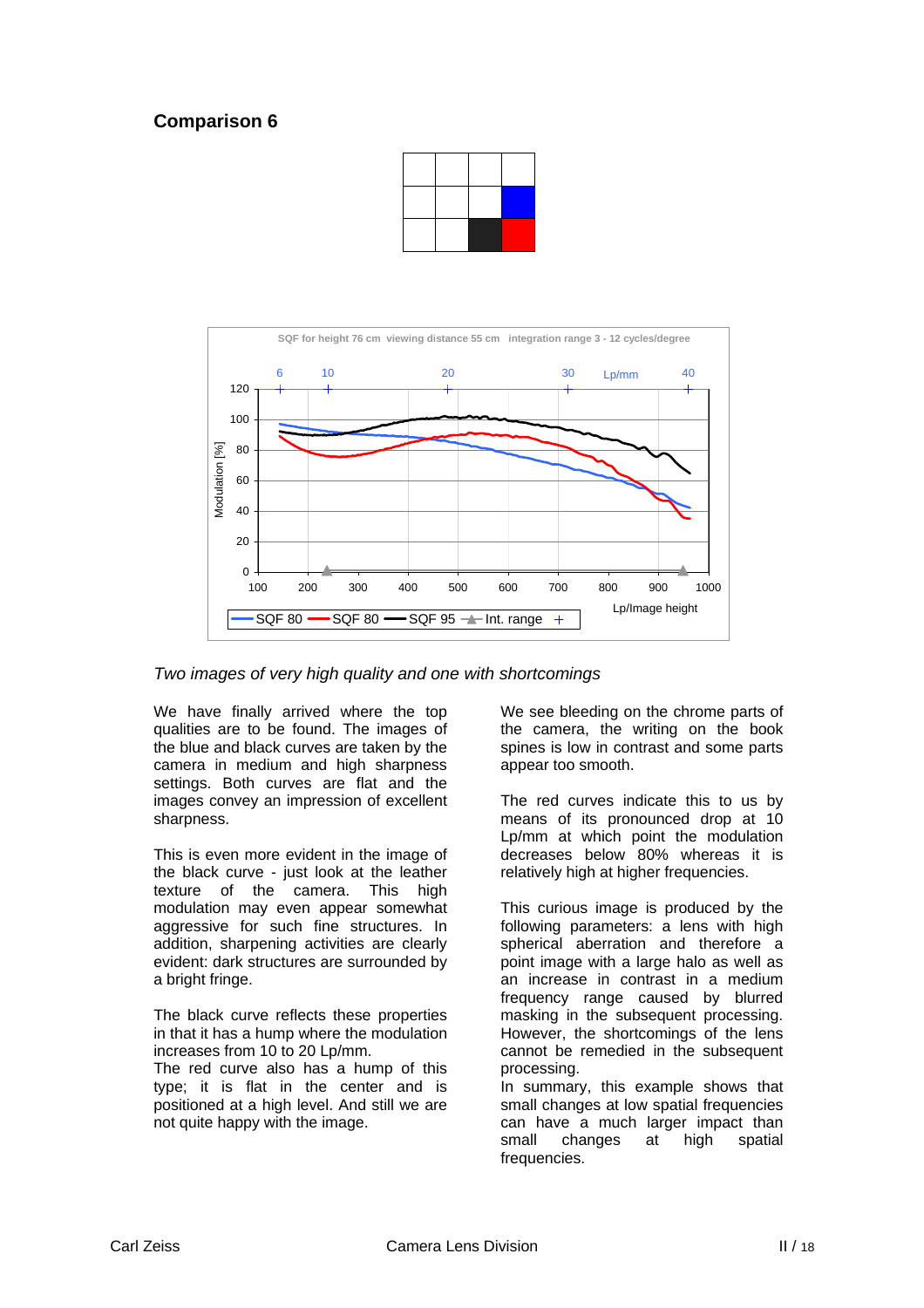# **Some comments regarding MTF measurements made with cameras**

We think the images selected as examples and their quite varied features allowed the technically inclined reader to learn a lot about MTF curves such that he or she might now be in a position to assess any lens or system - if there were not the following problem: the large number of **different** curves from the same lens!

In order to explain what we mean let's use a comparison of two lenses, each of which was measured by purely optical means using an MTF measuring device as well as being measured by an 21 MP camera,. One of these lenses is a **Zeiss Distagon 2.8/21**, the other is a good standard zoom with a shortest focal length of 24 mm. Let's look first at the optical MTF measurement using white light:



*MTF in white light at 10, 20, and 40 Lp/mm plotted over the image height; the blue continuous line and broken red line indicate sagittal and tangential slit orientation, respectively.* 

*Left: Distagon 2.8/21 f/5.6 Right: Standard zoom f=24mm f/5.6*

*The obvious difference is that the tangential values in the field, e.g. at 15 mm image height, are much smaller for the zoom lens. The cause of this effect is evident in the tangential line image which shows the zoom lens to have strong lateral chromatic aberration.* 

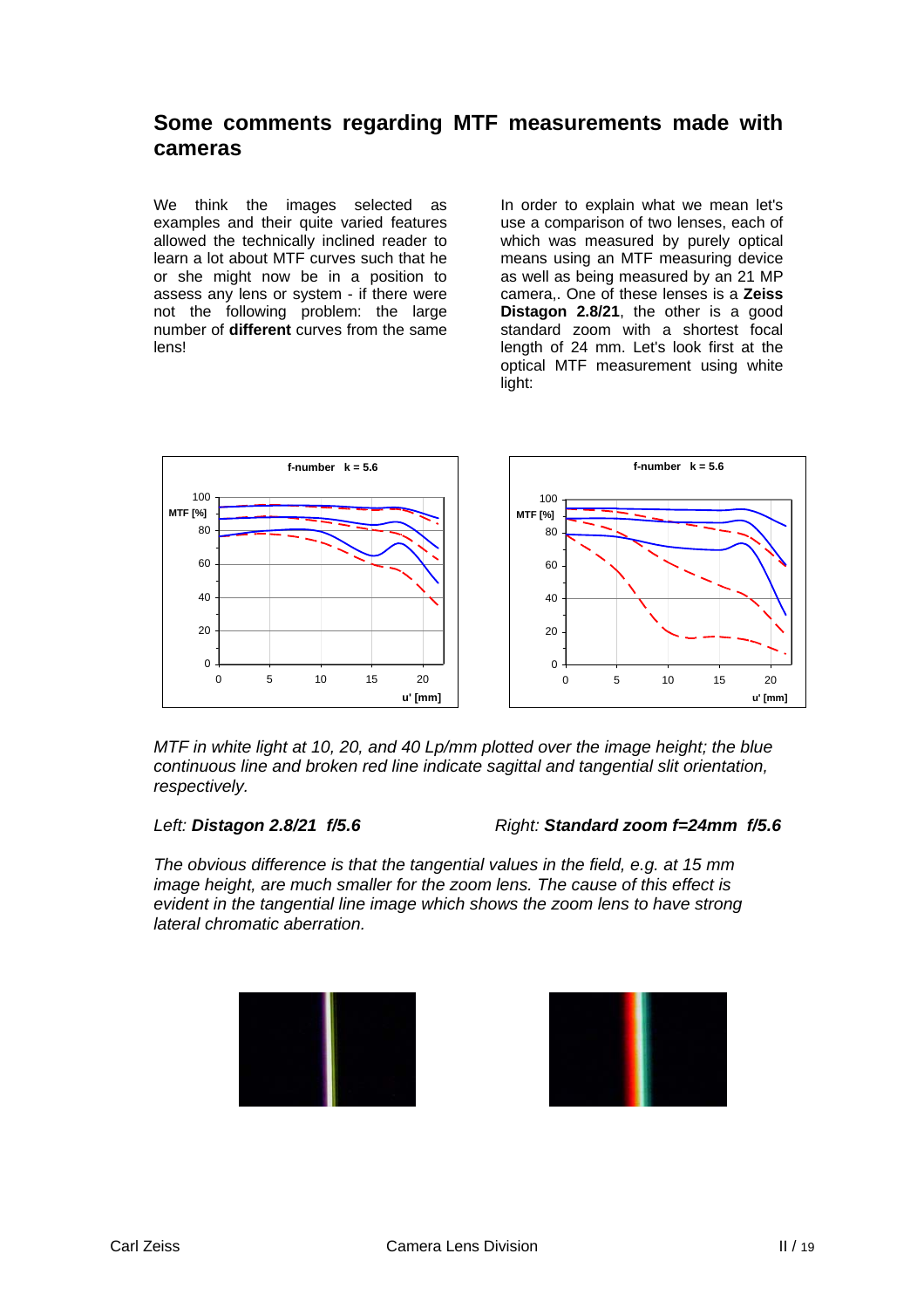Assessing the same lenses with a **system measurement**, i.e. from the image file of a digital camera, the conspicuous difference between tangential and sagittal in the optical measurement is not present. Why is this the case and which measurement is correct then?

Since this system measurement has **low spatial resolution**, i.e. sudden changes by position in the image, e.g. between edge and corner, cannot be captured, it does not generate MTF curves plotted over the image height but rather it generates curves plotted over the spatial frequency. The curves shown below apply to an image height of 15 mm:



We do not find the values from the optical measurement so readily here, for instance when we compare at 40 Lp/mm and 15 mm image height. Now we are aware that low-pass filter and sharpening will distort the curves, but here the relationships are simply not correct: what was equal is different now and what was very different with one lens is almost equal now.

A whole range of causes is responsible for this.

The MTF changes as a function of the magnification; remember, the optical measurement was for objects that are far away and the camera measurement was at a distance of 1 m.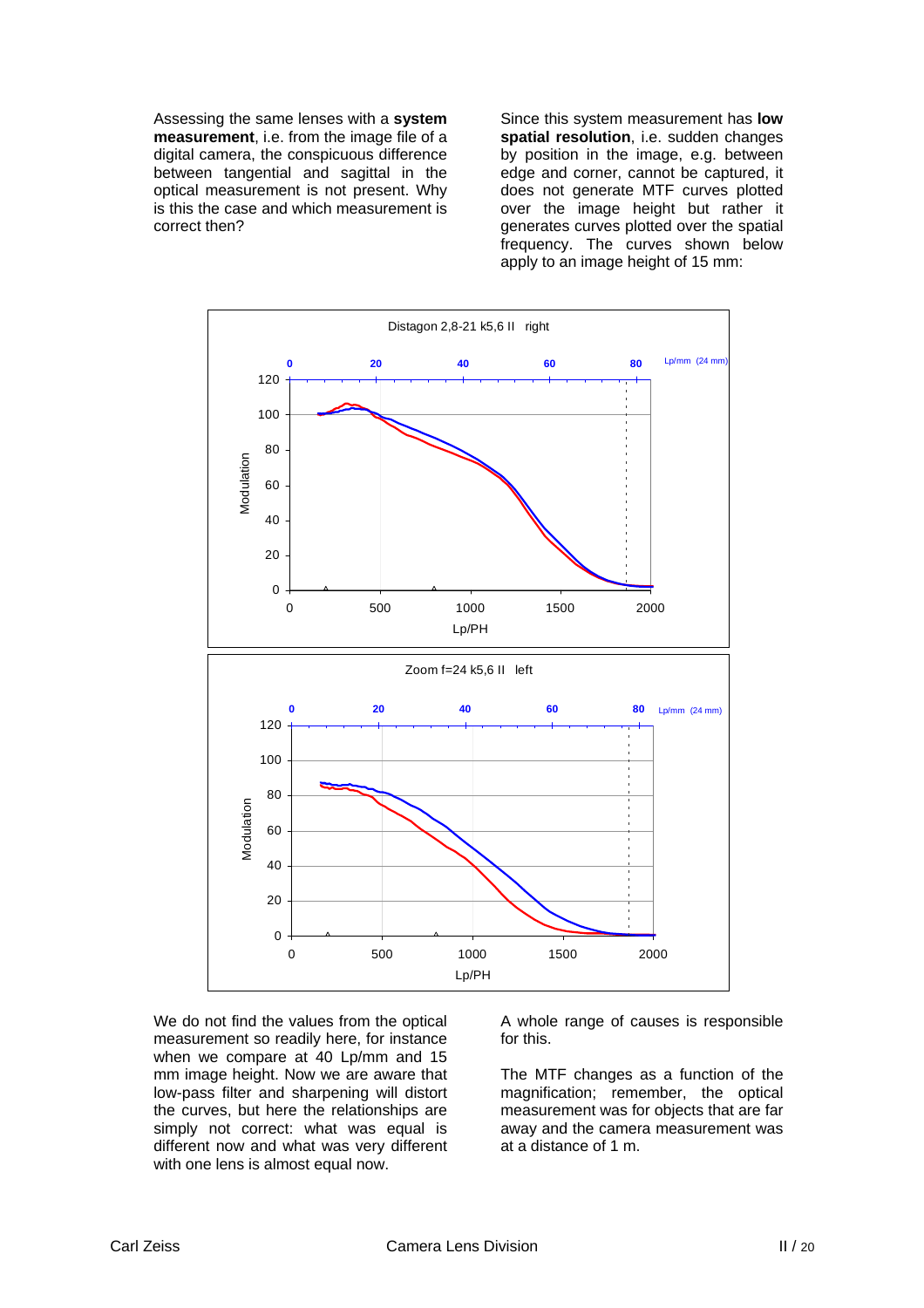The optical measurement cannot take into account the effect of the low-pass filter and reconstruction of the image from the data of the Bayer matrix. This may lead one to surmise, at first, that the camera measurement would be closer to the truth.

Unfortunately, the camera measurements also have their shortcomings. They usually utilize the so-called **luminance signal**  which is calculated from the RGB intensities. It represents our perception of brightness and the green fraction therefore has the greatest weight by far, whereas red and blue light are taken into account to a much lesser degree. This is the case since our eyes are much less sensitive to blue light; fewer than 10% of our color-sensitive retinal photoreceptor cells detect blue light.

Because of this luminance signal, the **spectral weighting** of the MTF measurement using cameras is very goodnatured, that is to say that it is much more strongly influenced by green than the optical measurement.

Looking through these "green-tinted spectacles", the camera measurement obviously perceives the broad colored line image of the zoom lens with the larger transverse chromatic aberration as much narrower. The large difference between tangential and sagittal is diminished.

But isn't this exactly what we see provided that the luminance is oriented on the color sensitivity of our eye? Unfortunately this is true only in situations in which our color perception is of minor importance and brightness vision dominates. This will be the case when we view image structures at small viewing angles since color vision has lower spatial resolution.

Once we get closer to the image, we do in fact see the color fringes of the zoom lens and notice that the image of the Distagon 21 is much better.

#### **image 06** File size 0.8 MB

We are pleased that this is the case considering that we invested much effort into this lens in order to render the **lateral chromatic aberration** exceptionally small for a retrofocus lens. But the camera measurement does not quite see these differences in quality with regard to colors.

Thus the MTF measurement from camera data does not allow for complete assessment of the correction status due to the color-related shortcoming.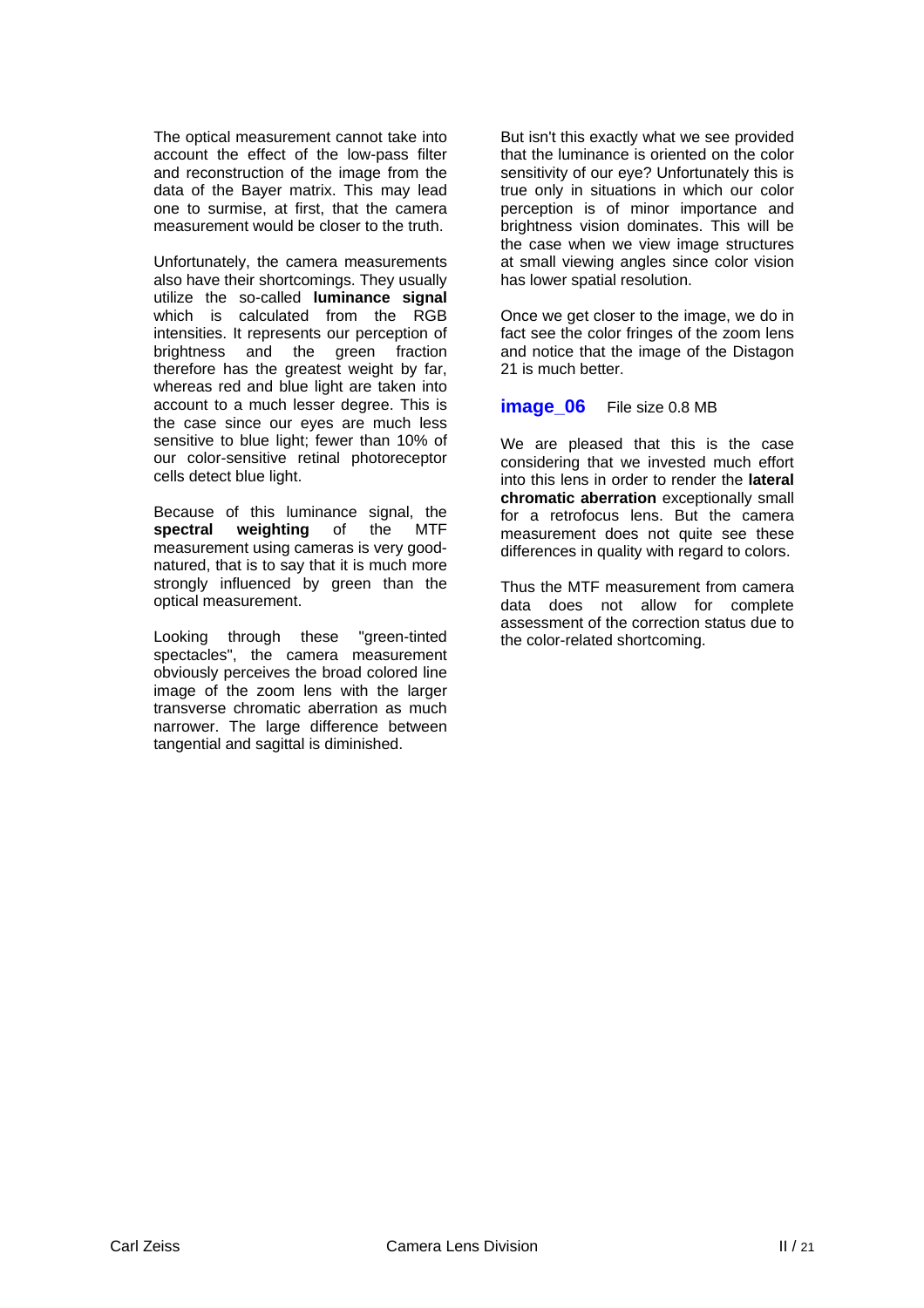# **24 Megapixels**

Whether or not it makes sense to have this many pixels in the miniature camera format of 24x36 mm is currently a muchdiscussed topic. Is this type of camera really worth the money? Can I really see a gain in image quality or is this purely a question of prestige, a "pixel race"? Is the optical system even good enough? These are the most typical doubts people have.

In one tutorial on the interesting internet page "*The Luminous Landscape"* one author asked **"Do sensors "outresolve" lenses ?**"

One can answer this question with the words of a new popular saying **"Yes, they can!"** because the smallest pixels are 1 µm in size today and this calls for lenses that are diffraction-limited even at an aperture stop of 2.8. Fortunately, the area of these sensors is also very small and the lenses therefore have correspondingly short focal lengths combined with very normal image angles. Therefore, high performance at surprisingly low prices is feasible.

But one should not underestimate the effort that goes into a lens for a good mobile phone camera: four elements with eight aspherical surfaces are quite normal in this segment. And yet the photo-module can do without a low-pass filter which is, in a way, incorporated into the lens since the sensor performance is so close to the physical limits of the optical system.

To have 24 megapixels on a significantly larger surface is obviously still far removed from this situation but it is a step in the same direction. And it can happen even in optical systems for the miniature format that the resolution power of the sensor exceeds that of the lens in some parts of the image or at the less favorable aperture stops.

But let me show you that the 24 MP sensor can provide a gain in image quality as compared to only half this number of pixels even under these conditions. This is easy to comprehend based on our knowledge of MTF curves. And the sample images will allow you to convince yourself that the theory is correct.



*Let's consider two lenses with these transfer functions: one is diffraction-limited at aperture stop 8-11 and has a resolution of 160 Lp/mm, whereas the other shows stronger aberrations and, as a consequence, has the typical sagging MTF curve; its resolution is only 80 Lp/mm and thus somewhat less than that of the 24 MP sensor which has a Nyquist frequency of 84 Lp/mm.*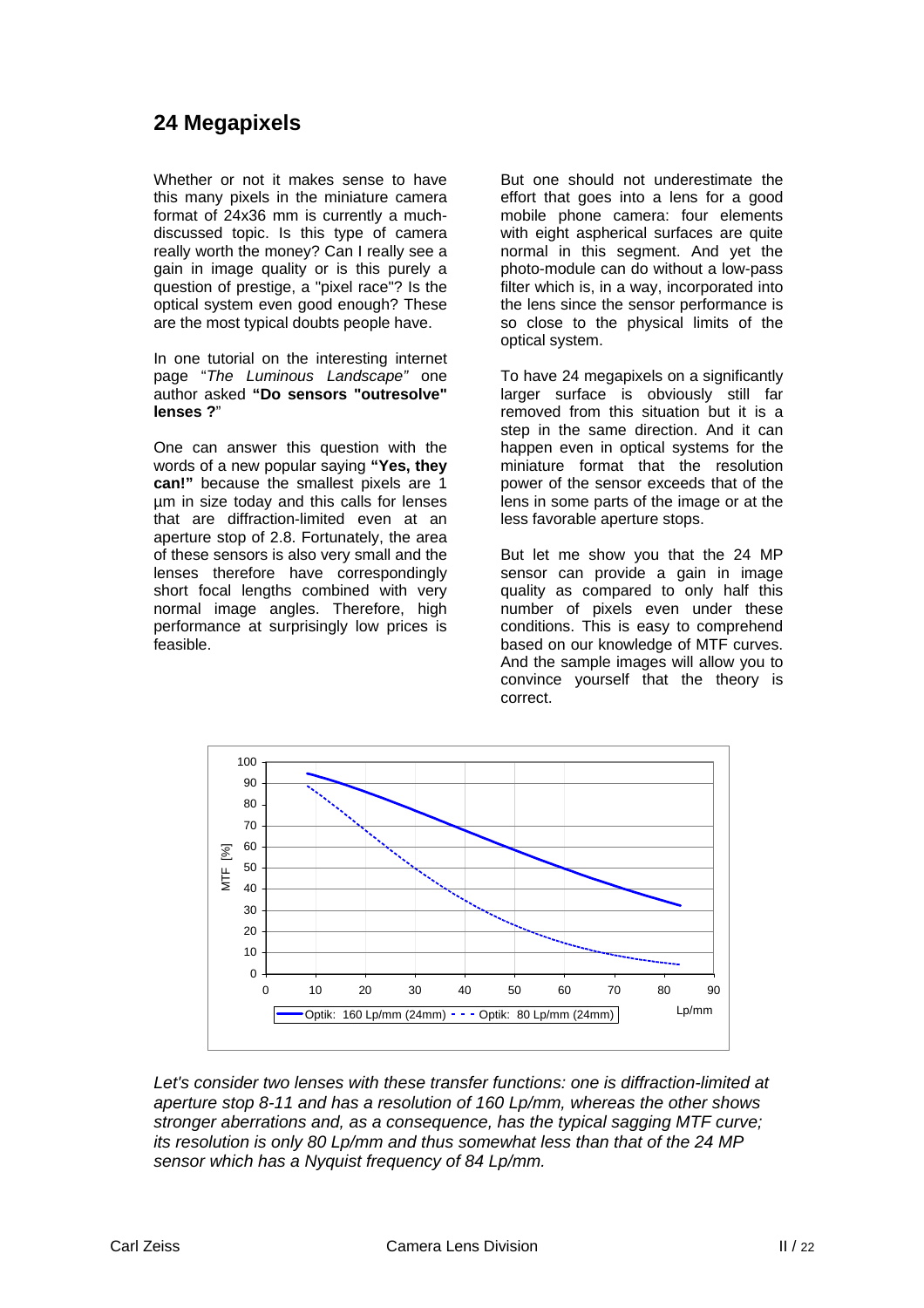In order to calculate the transfer function of the system consisting of lens + camera, we need to multiply the two individual MTF curves, e.g. in the following diagram, we find at 1000 Lp/image height

65%  $\times$  30% = 20%.

For a camera without sharpening by image processing, we can simply assume that its MTF curve decreases in a linear manner up to the Nyquist frequency, i.e. it decreases as a straight line. Let's combine the two lenses each with a 12 MP and a 24 MP camera.



*Three modulation transfer functions: the good lens described above, a 12 MP camera and the system product of the two other curves. Since the lens is significantly better than the 12 MP sensor, the resulting curve is dominated by the sensor - since it is the weakest link in this chain.* 



*This is the inverse case: we are combining the poorer of the two lenses with the 24 MP camera. The lens is poorer than the sensor, its blue curve is below the sensor curve. The sagging of the MTF curve of the poorer lens is not evident here and the sensor curve is not straight either because we are using a logarithmic spatial frequency scale which fits our subjective perception better.*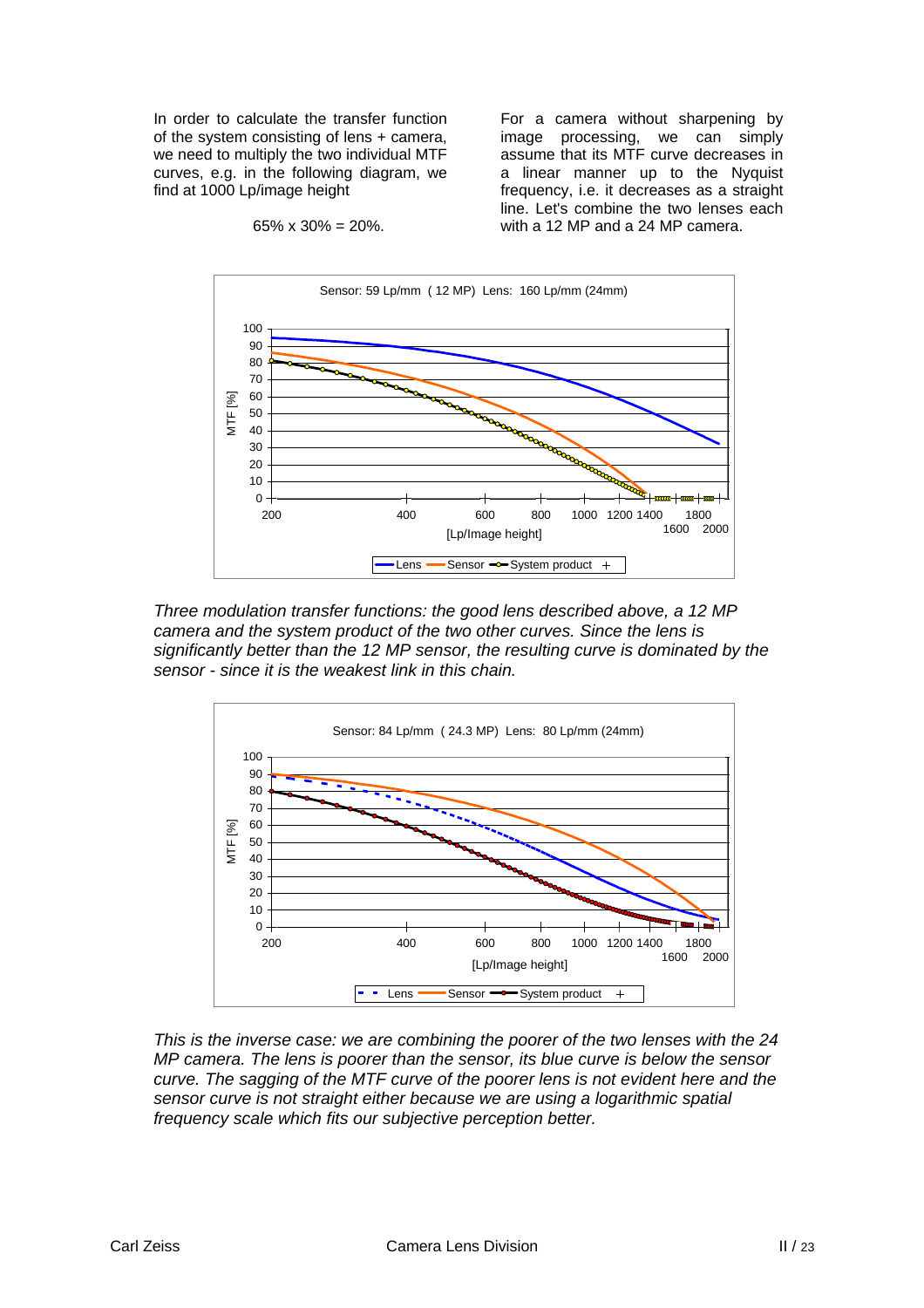If we display all multiplication product curves of the four possible combinations in one diagram and leave out all others for the purpose of clarity, the result for our simple model is as follows:



*MTF curves for the four possible combinations of two cameras and two lenses each with the different resolution limits of 59 and 84 Lp/mm, and 160 and 80 Lp/mm.* 

What can these curves tell us based on what we learned from the images used as examples?

- 1. Doubling the number of pixels improves the transfer function even if the sensor resolution is better than the resolution of the lens.
- 2. The curve for the poor lens on the 24 MP sensor is almost as good as the curve of the good lens with the 12 MP sensor.
- 3. We expect differences between 12 and 24 MP to be visible but we also see that they should not be overestimated (see **Comparison 4**). The differences are not as large as the numbers 12 and 24 may suggest.

Thus concerns that today's good lenses may in general not be able to cope with a 24 MP sensor appear somewhat exaggerated. Of course the full potential of the huge data files can only be used with a very good lens. But we can expect some improvement of image quality not only for the optimal aperture stops but also outside of the range of best performance, provided there is no price to pay in the form of increased noise or reduced dynamic range.

The reason for an overly pessimistic view is the misconception that only the resolution limit of the system determines the image quality and that it is identical to the resolution of the weakest link of this chain. This is not the case, though, since the curves are multiplied, or it is the case only if the optical system performs very poorly.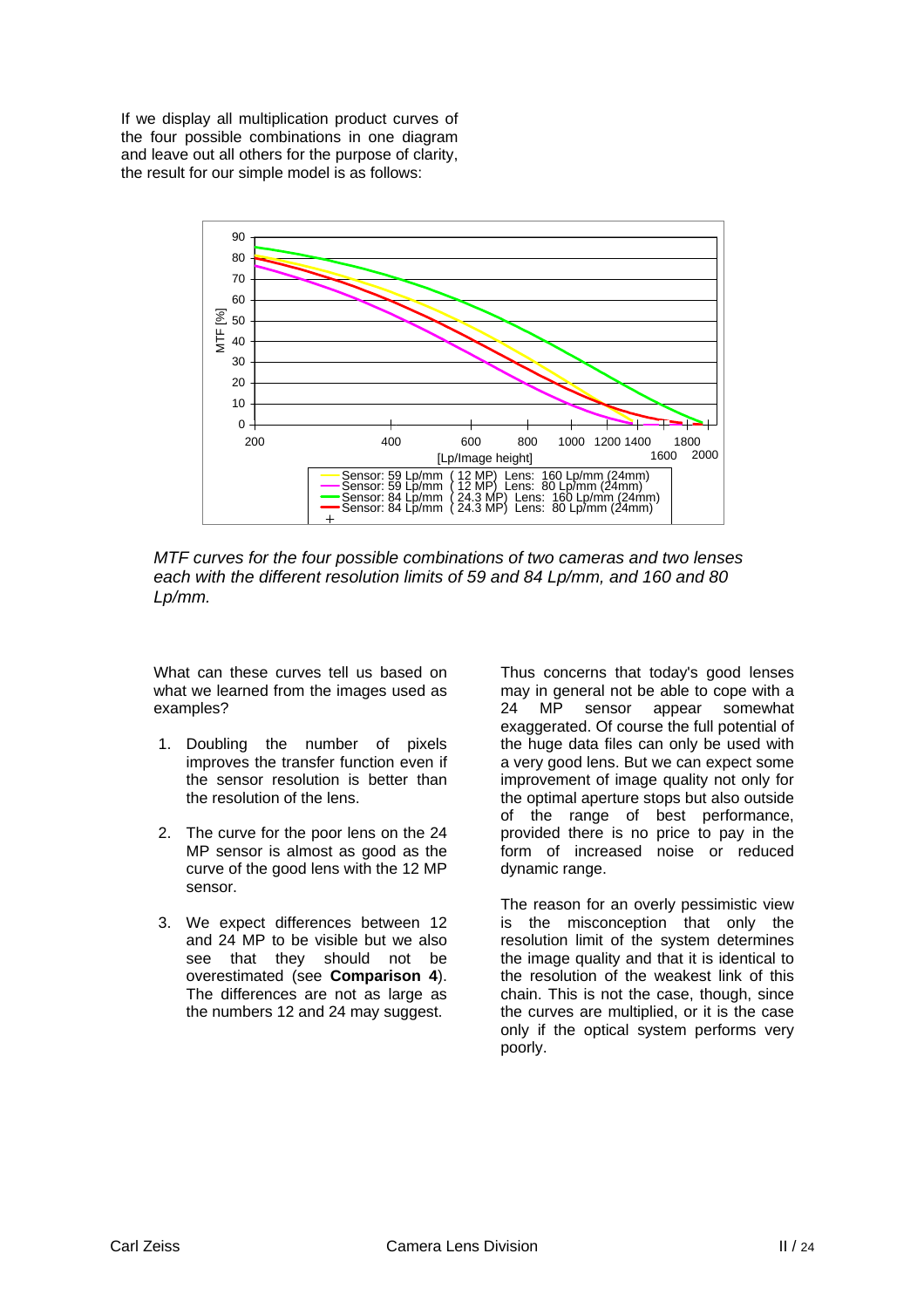Its time now to check whether or not the model calculation presented above is more than just theory. For this purpose we took a photograph of our familiar test motif using a **Planar 1.4/85 ZA** lens on the 24 MP camera.

We chose this lens because this type of short telephoto lens with a large aperture shows large performance variations as a function of the aperture stop that is used.



*MTF of the Planar 1.4/85 ZA lens at 10, 20, 40, and 80 Lp/mm as a function of the aperture stop. The optimal aperture stop is f/8 as the lens is diffraction-limited at smaller apertures. The limits from diffraction theory are indicated by the red lines for 40 and 80 Lp/mm. The transfer functions used in the model calculation presented above correspond approximately to the performance of this Planar at aperture stops 1.4 and 5.6, respectively.* 

If we measure the modulation transfer in the digital image, we expect to find this character of the lens to be reflected there as well i.e. when fully opened it starts soft; it has an optimal range at medium aperture stops and deteriorates again beyond aperture stop 11.

Obviously the differences in contrast for different spatial frequencies are changed by the effect of the low-pass filter and by the signal processing in the camera. Thus the measured values of the diagram shown above are not transferred directly to the system curves, but the three ranges mentioned above should be confirmed.

This is exactly what you can see on the next page where the curves for six different aperture stops are plotted over the spatial frequency.

When fully open, the contrast is clearly lower at low frequencies up to 40 Lp/mm but it increases when the aperture stop is set to f/2.8. On stopping down further to f/5.6 we note a clear increase at all frequencies and aperture stop 8 is optimal again (yellow curve).

The curve of aperture stop 16 is positioned somewhat lower than the curve for aperture stop 5.6. The curve for aperture stop 22 drops steeply, especially at high spatial frequencies - evidencing the effect of diffraction.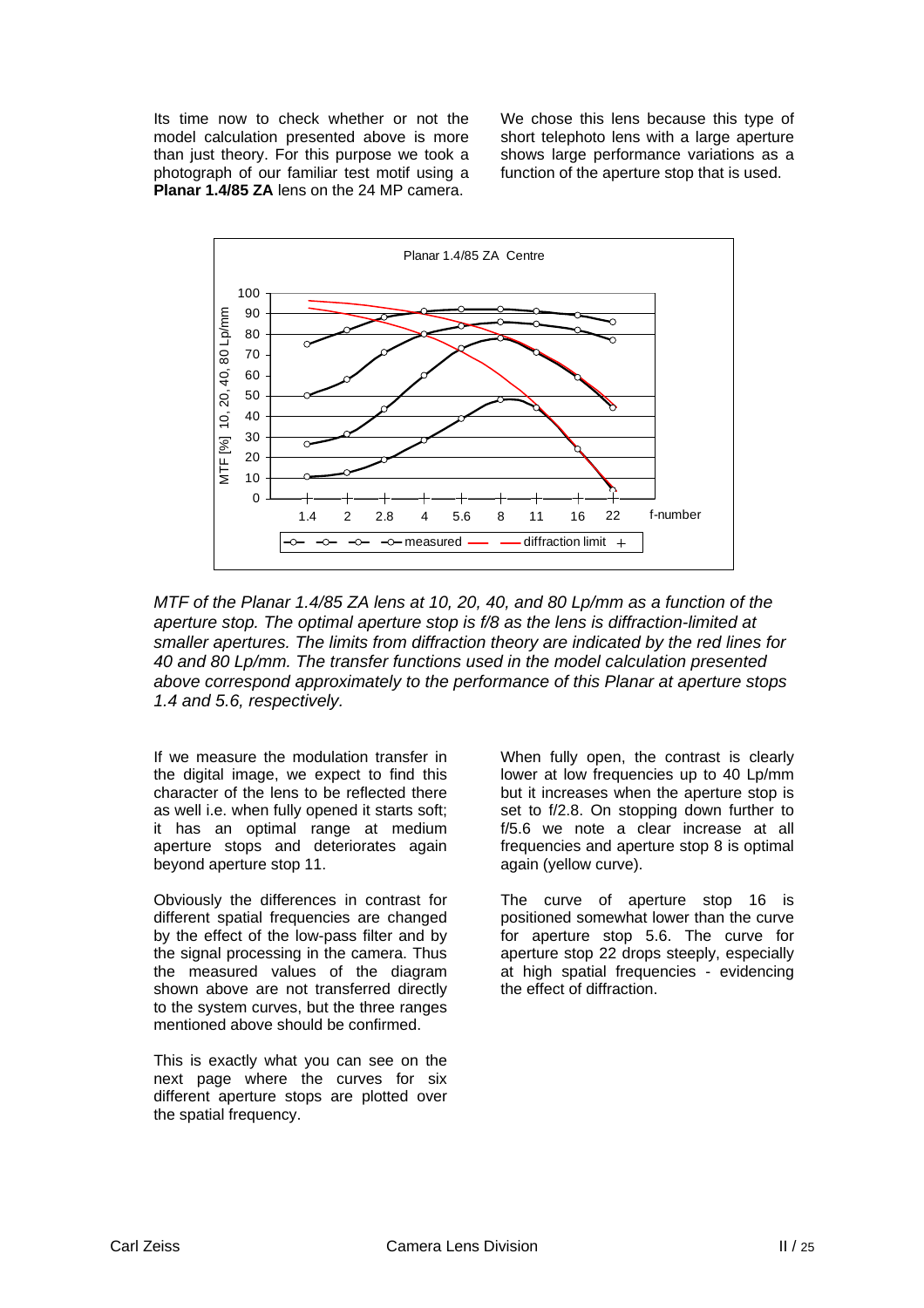In the following diagrams, the colors of the lines are like the colors of the spectrum of light and should be read in their sequence. Each color represents one aperture stop:





*System MTF of the Planar 1.4/85 ZA on a 24 MP camera, JPG, medium sharpening, six different aperture stops: 1.4 .. 2.8 .. 5.6 .. 8 .. 16 .. 22.* 



*Setting different sharpening parameters depending on aperture stop allows the existing optical differences to be compensated to some extent and very similar contrast transfer to be achieved over a broad range of aperture stops. Planar 1.4/85 ZA on a 24 MP camera, aperture stops 1.4 .. 2.8 ..5.6 and 8.*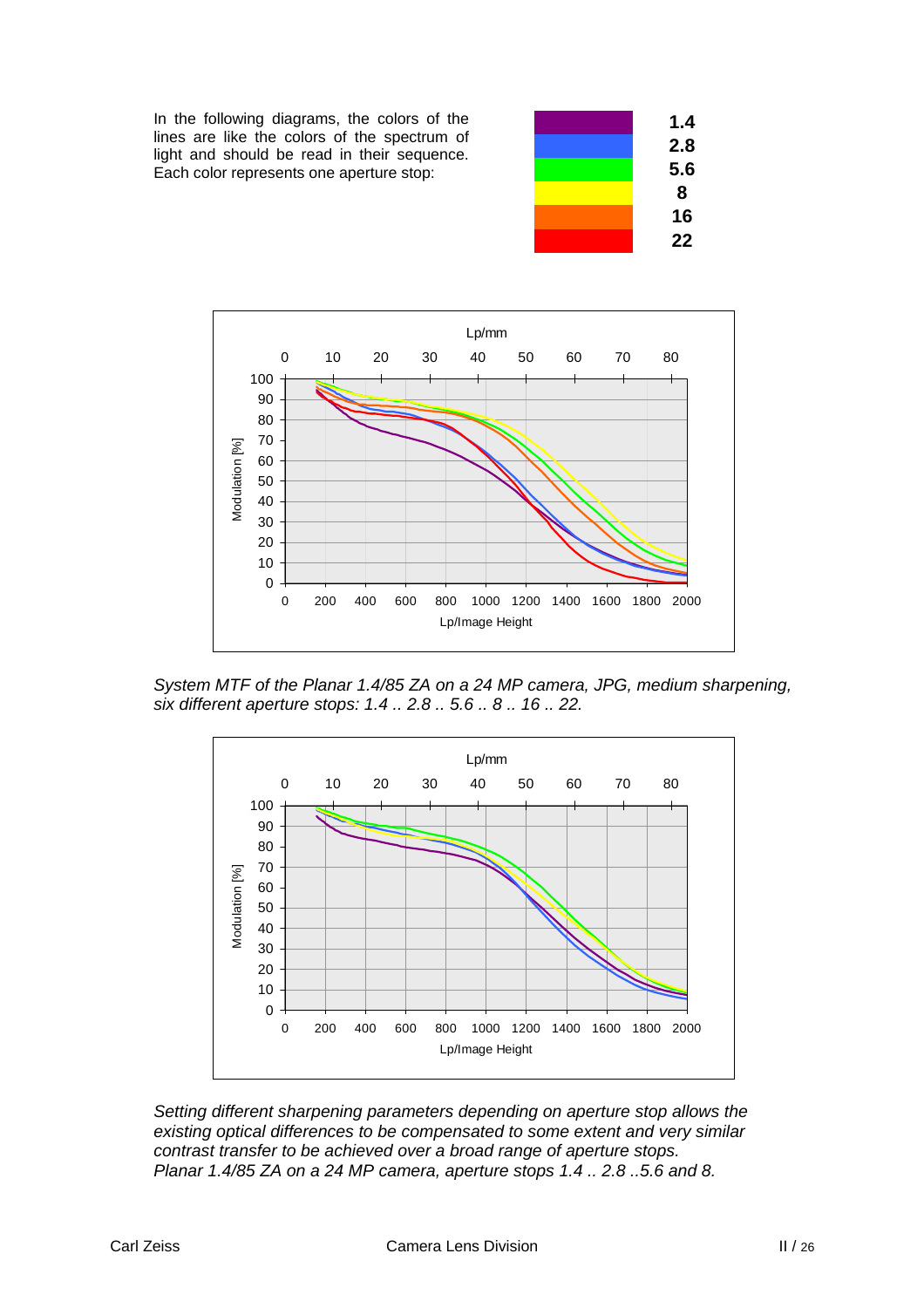This now brings us to the exciting question: how well do the 24 MP combined with various optical features perform in comparison with 12 MP? To answer this question, let's compare JPG files of both cameras at medium sharpening.

We used the 12 MP camera with the Macro-Planar 2/100 ZF at aperture stops 8 versus 22, a combination which certainly yields optimal performance and on the other hand a setting with diffraction-limited reduced resolution.

These two cases will then be compared to the large apertures, the optimal aperture stop 8 and aperture stop 22 on the 85 lens on the 24MP camera.

| 8   | 12 MP        |
|-----|--------------|
| 22  | <b>12 MP</b> |
| 1.4 | 24 MP        |
| 2.8 | 24 MP        |
| 8   | 24 MP        |
| 22  | 24 MP        |



*System MTF for 12 versus 24 MP cameras, JPG, medium sharpening, aperture stops as indicated in the color code legend shown above.* 

This comparison turns out clearly in favor of the 24 MP camera with all aperture stops. Obviously one might argue that the two cameras might not mean the same by "medium sharpening" and that the calculation of the JPG files might be designed differently. And, in fact, RAW files of the 12 MP camera produce somewhat sharper images than the camera JPGs, but basically the same can happen with the 24 MP camera.

None of this changes the fact that combining any optical performance with a camera with a higher resolution limit and a low-pass filter designed to match improves the transfer function.

It is particularly interesting to compare the two curves for *aperture stop 22* where the optical resolution of both cameras is limited solely by diffraction and is approx. 75 Lp/mm, i.e. clearly less than the resolution limit of the 24 MP sensor. The difference in resolution between the cameras is maintained.

*A similar experience was made in analog microscope photography, which is always diffraction-limited and where the best lenses, when magnified to miniature format, have a maximum resolution of 40-50 Lp/mm, i.e. less than any film. But images that were exposed on larger formats looked better, since then the film had a better MTF within the resolution range of the lens.*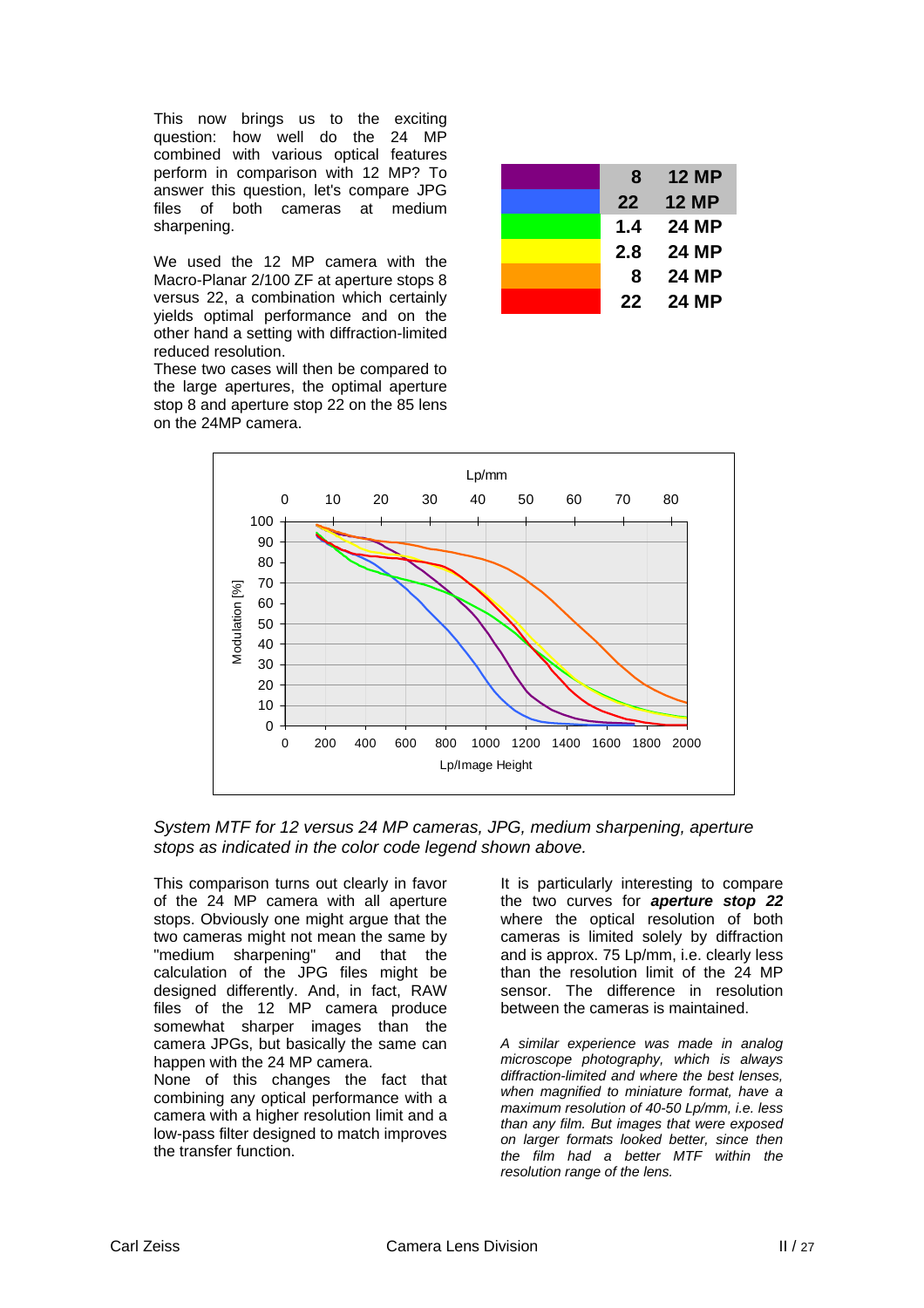So much for the laboratory results, but what can you see in real pictures?

Obviously, this question can't be answered comprehensively and reliably using a single motif but we have to limit ourselves to some extent in terms of data volumes and therefore we photographed again the 5x7 mm detail of the miniature camera format we used at the beginning (840x1260 pixels with the 24 MP camera; 600x900 pixels with the 12 MP camera) and applied various system features.

Four images each are combined into one file. The parameters of each image are explained below. We have to admit that we did not invest much effort in the relatively difficult color management. These differences in hue of color and saturation as well as of the color scale are obviously superimposed on the differences caused by contrast transfer. This happens in practical applications.

System-related differences between the original sizes of the images (e.g. analog scan versus digital) were converted to the size of the 24 MP files using bicubic spline interpolation to enable easy comparison on the monitor.

The partial images are numbered on their lower margin.

#### **image 07** File size 1.7 MB Series of aperture stops 1.4/85 on 24 MP

- 1. Aperture stop 1.4
- 2. Aperture stop 2.8
- 3. Aperture stop 11
- 4. Aperture stop 22 all exposures taken at medium sharpening

You see here how the image quality varies with the f-stop; the shot at f/11 is clearly the best. But the differences are not as large as the shape of the curves might suggest or as many interpretations try to tell us. In the image shot wide open at f/1.4 you see the color effects, which are not explained by MTF.

The lower MTF at f/1.4 can be partially compensated by suitable parameters of the image processing. This in shown in image 08. Many problems with f/1.4 in practical photography are related to the narrow depth-of-field and the demanding focus accuracy rather than to the lower lens performance.

#### **image 08** File size 1.9 MB

- 1. 24MP Aperture stop 1.4, JPG at highest sharpening
- 2. 24MP Aperture stop 2.8, JPG at high sharpening
- 3. 12MP Aperture stop 8, RAW
- 4. Analog, slide film ISO100, Format 6x7, scan at 4000 DPI

#### **image\_09** File size 1.8 MB

- 1. 24MP Aperture stop 5.6, JPG at medium sharpening
- 2. 12MP Aperture stop 8, RAW (ACR)
- 3. 12MP Aperture stop 8, RAW (ACR), high color saturation
- 4. 12MP Aperture stop 8, JPG at medium sharpening

The samples above show us how fuzzy the difference between 12 and 24 MP may be, if we compare images with different types of processing.

RAW and camera-JPG may deliver quite different results from the same exposure. After best possible processing even a 12MP image might come close to the quality of a scan from the 6x7 film.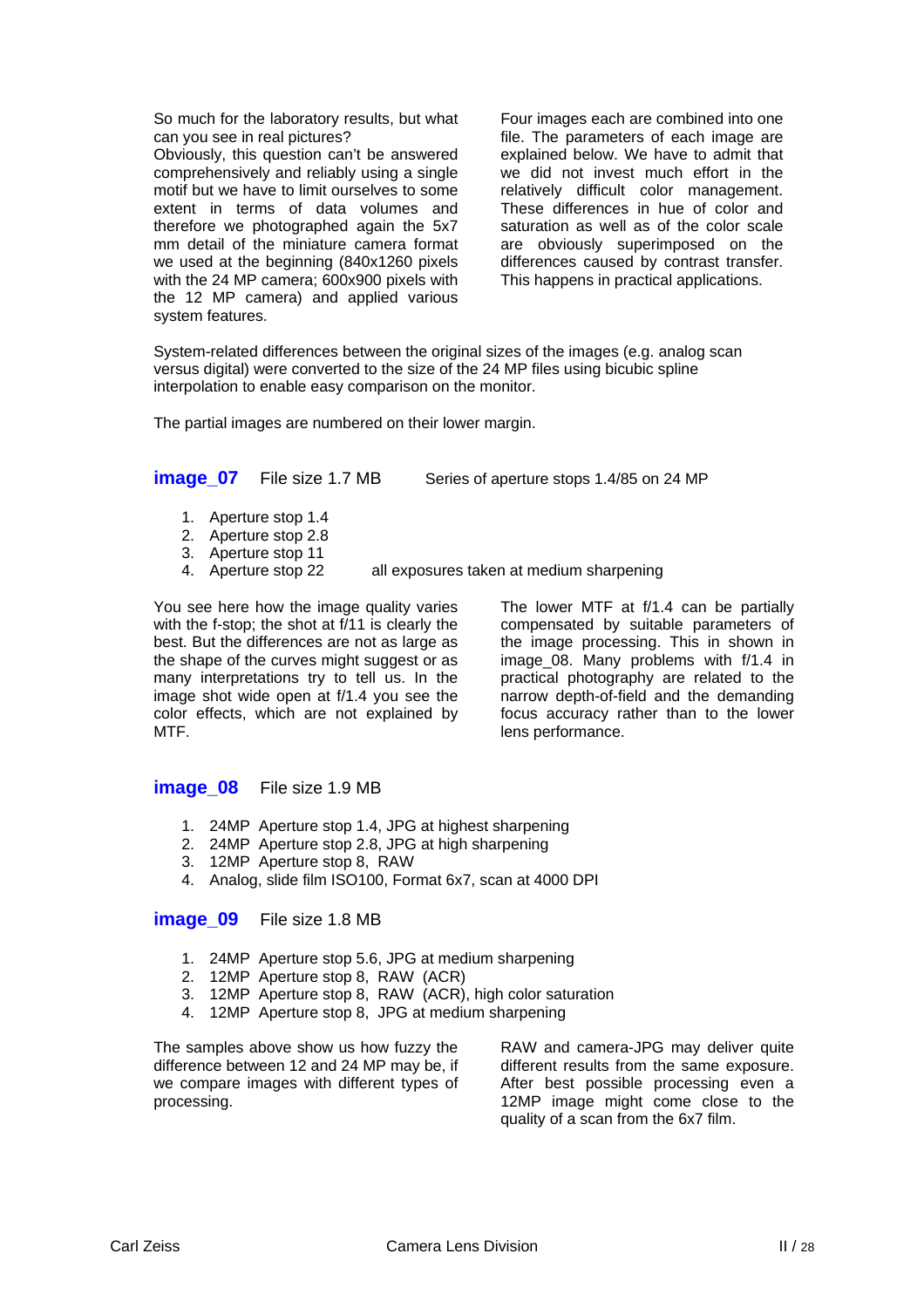

*Modulation transfer functions of the same digital camera after different types of data processing. The JPG-files (red curve) calculated by the camera are usually a bit more cautious with respect to aggressive sharpening in order to avoid artefacts.* 

**image\_10** File size 2.6 MB

- 1. "Original", image from format-filling exposure using the 24 MP reduced to 840x1260 pixels. This means that this image shows which image quality would be possible with this number of pixels if there were no losses due to the lens and low-pass filter.
- 2. Slide film ISO100, format 9x12, scan at 4000 DPI
- 3. Slide film ISO100, format 6x7, scan at 4000 DPI
- 4. Slide film ISO100, format 24x36, scan at 4000 DPI

When you compare the scans from film images with the "original" and with the previous digital images, you will understand why the 24x36 digital camera competes with the analog medium format. But you see as well that the quality of larger analog formats is not matched. So there is the need for even better digital cameras.

Concerning the differences between 12 and 24 MP you will have noticed that they are sometimes surprisingly small. But this is also a question of the motif, not all of them reveal the differences of the high spatial frequency transfer. But they exist: extremely fine line and dot patterns are the nightmare of all digital cameras, as you can see in the next sample images which tried to copy a microscope catalogue from 1906:

| <b>image_11</b> File size 3.1 MB | 12 MP JPG                                 |
|----------------------------------|-------------------------------------------|
| <b>image_12</b> File size 4.2 MB | 24 MP JPG                                 |
| <b>image_13</b> File size 1.1 MB | Comparison "Original" - 24MP - 12MP       |
| <b>image_14</b> File size 0.4 MB | Diffraction effects in APS-camera 14.6 MP |

When you compare the "Original" with the copies you will notice that the 24MP image gives an illusion of resolution – but reality looks different.

In the image on the sensor the dot pattern corresponds to 50 Lp/mm, and the thin black lines have a width of 5µm. With these structures plenty of artifacts have to be expected and one

starts to wish for many more pixels …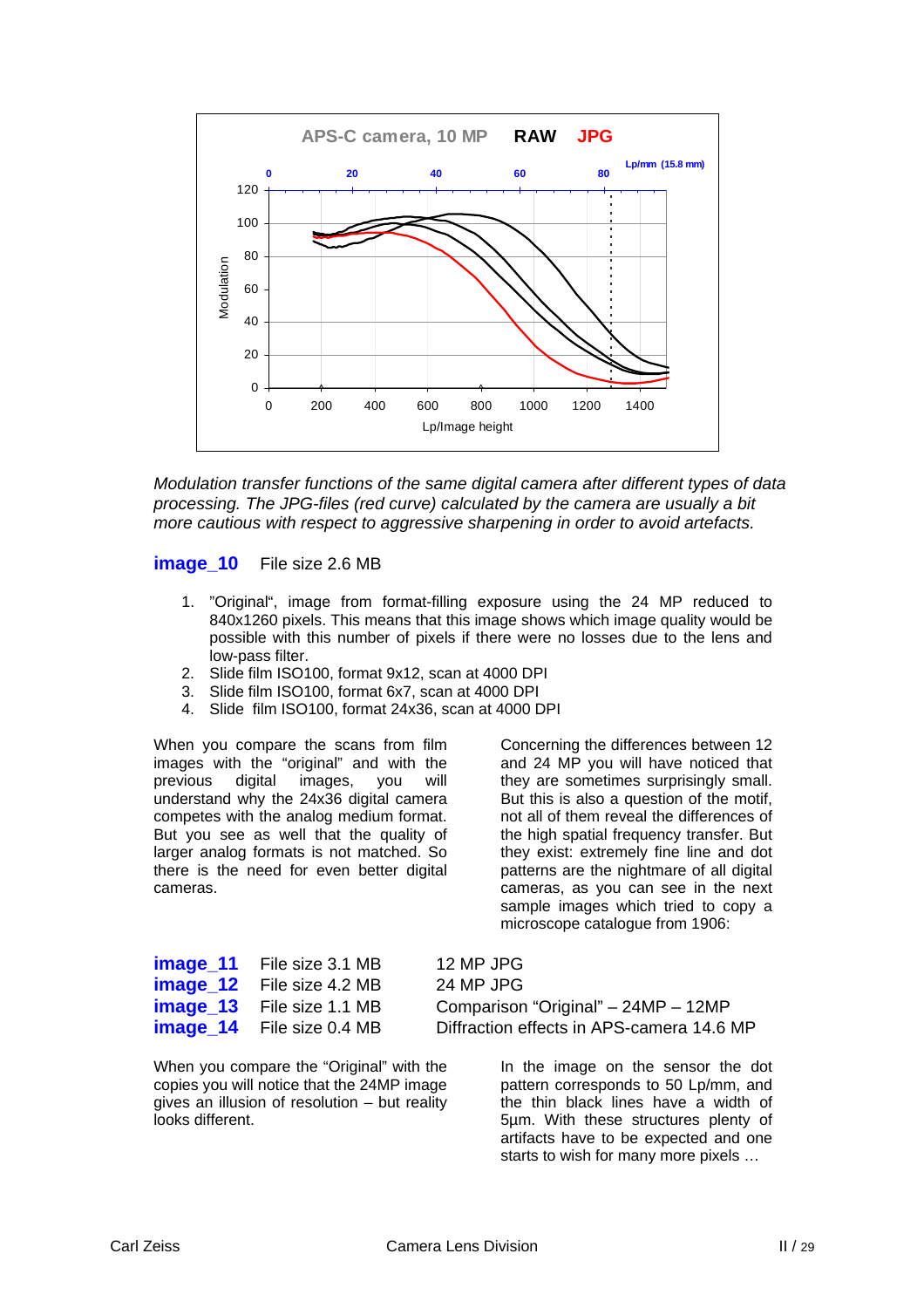# **How to measure MTFs and who invented this?**

As in most other fields of knowledge, the understanding of the modulation transfer function is based on the ideas and insights of many individuals and the available space allows me to mention only the most influential pioneers and to list the place in history only for some of the more well-known names. This is in no way meant to belittle the achievements of so many others.

In **1936,** *Helmut Frieser* was the first to propose measuring image quality by means of sinusoidal patterns. He was a staff member of Zeiss-Ikon Filmwerk in Berlin and noticed that periodic sinusoidal grids are the only patterns which do not change their shape, but only their amplitude and position, in response to any type of deterioration of the image quality. He had already recognized that the imaging of both coarse and fine structures must be sufficiently good for image quality to be optimal.

Since the invention of television, telecommunications has obviously much to do with images as well. It was therefore an obvious step to apply these terms, which had become common in telecommunications, also to optics in order to understand the working of a lens as that of an electrical filter. Although these components are quite different inside, they can be described using the same mathematics.

A wealth of experimental results based on this new concept was published since **1948** by *Otto H. Schade*, an employee of RCA Victor in Harrison N.J., a major American manufacturer of TV technology at the time.

This view of images as a combination of many sinusoidal components was placed in a much broader context in **1946** by the French physicist *Pierre-Michelle Duffieux*. In his landmark paper entitled "*L'intégrale de Fourier et ses applications à l'optique",* he included a discussion of the close mathematical relationships with the laws of physics in the field of wave optics. Many parts of that had already been described by *Ernst Abbe* in Jena in **1873** in his theory of the microscope, which was the foundation of the success of Carl Zeiss.

But the mathematical tools newly used by Duffieux were much older and had been invented by his compatriot, the mathematician and physicist *Jean-Baptiste Fourier* **(1768 - 1830)**.

Many terms Duffieux applied to the field of optics have analogies in other areas. These had been developed from the late 1920s onwards in telecommunications and acoustics. These fields also know modulation transfer functions. Let me also mention another name that may be known to readers of the technical literature in the field of photography, the American physicist *Harry Nyquist who*  published his sampling theorem in **1928**.

In the 1950s, the optical industry began to construct the first MTF measuring devices in order to be able to measure the quality of lenses impartially, i.e. independently of any human bias. Up to that point in time there were already some laboratory devices available which allowed individual aspects of the geometric-optical correction to be measured quite apart from the projection of a test image using a test apparatus or test photography. However, the interplay of these aspects in the final image was not so easy to assess.

The 1960s and 1970s were characterized by the refinement of the instruments, the development of standards and predictive MTF calculations using optical computing programs in order to optimize lenses.